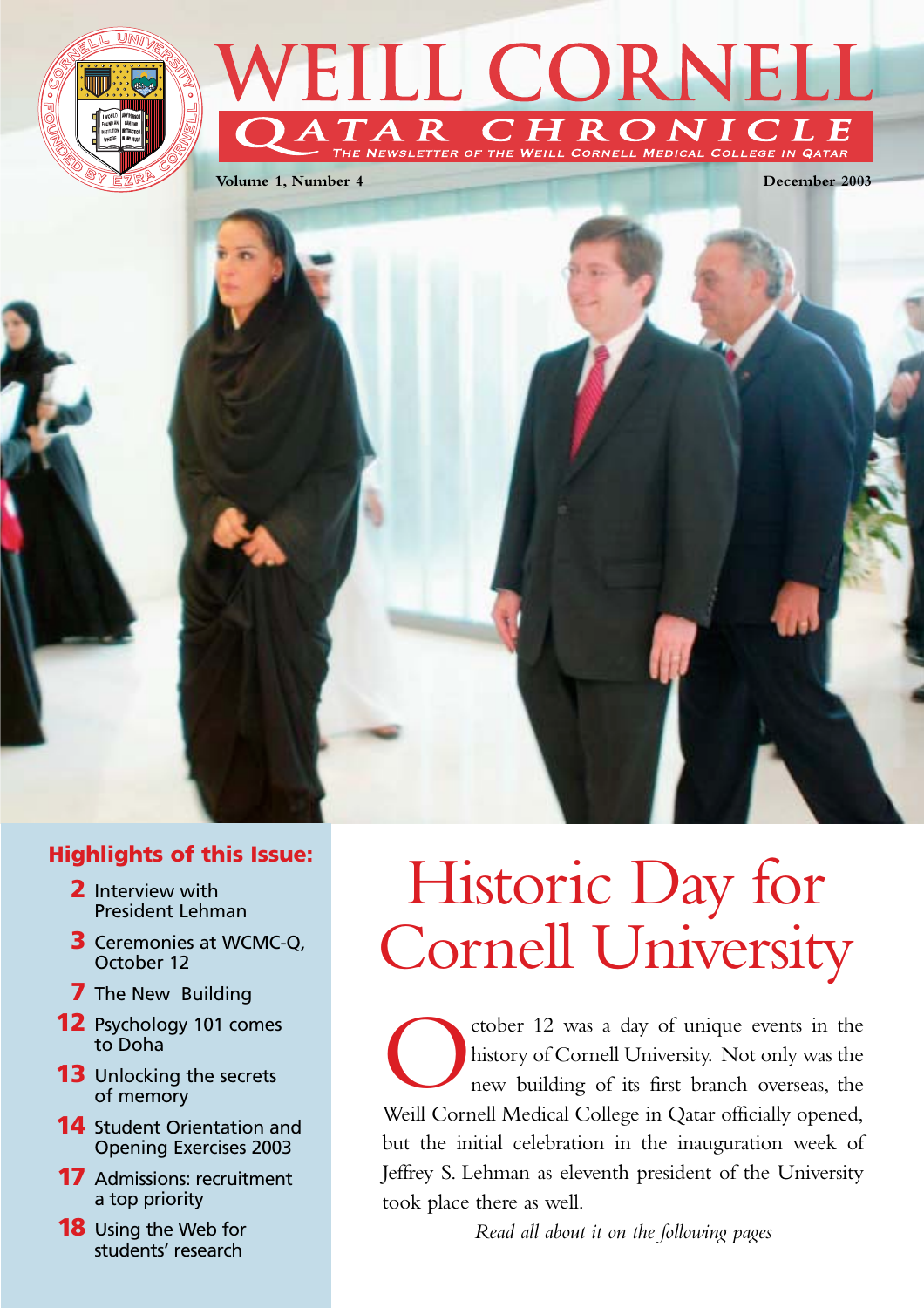# **President Lehman: pride in Cornell's role in Education City, praise for WCMC-Q students**

**W** University President<br>
certain expectations of what he University President Jeffrey S. Lehman had would find when he came to Weill Cornell Medical College in Qatar (WCMC-Q) – after all, he had previously heard much about it  $-$  still he was not quite prepared for what he encountered.

In Doha for the October 12 celebrations to mark the official opening of the new building of WCMC-Q, and the start of his inauguration week as president of Cornell, Mr. Lehman also spoke at the official launch of Education City, hosted by the Emir of Qatar and his wife, Sheikha Mozah, at WCMC-Q on October 13. He took time during a very busy schedule to share with us some of his thoughts and impressions.

"What I was not expecting, and what has really been quite overwhelming for me, is the sense that we are here participating in a project of extraordinary courage and promise for the region and for the world," he said. "It wasn't until I got here that I really understood just how bold and ambitious the vision of the Emir and Sheikha Mozah are, and how important Cornell's participation in Education City has been to their efforts to realize their dreams."

President Lehman chose to begin his inauguration week at Weill Cornell in Qatar to affirm the University's commitment to an open and engaged role in the world. As the third, and most recently established branch of Cornell University, situated thousands of miles from the United States, he felt that WCMC-Q was the ideal setting for the ceremony:

"I had heard that this is a very exciting project, and I do believe that Cornell's commitment to a transnational perspective on the human condition is essential to our future. I felt that it would be a



*Jeffrey S. Lehman: "we are participating in a project of extraordinary courage and promise for the region and for the world."*

wonderful opportunity to symbolize that commitment through beginning my inauguration week here."

He defined this perspective with precision, to mean recognition that all human beings share universal ideals and values, accompanied by a respect for the different ways in which such ideals and values are interpreted in different places.

President Lehman went on to say that meeting the students at Weill Cornell in Qatar had truly brought home to him the importance of the project to young people in the region:

"Talking with the students gave me a chance to really feel what this kind of endeavor means to young people who have grown up in Qatar or in other countries in the Gulf region. I felt a great sense of pride that Cornell had shown the leadership to be an early partner in the project."

Of the students, President Lehman said: "in many ways they were exactly like students I've known in Ithaca: the same kind of intelligence, energy and commitment, but what was added – which I found quite moving – was a sense that they understand that they are part of a truly historic enterprise. They feel a sense of personal responsibility, gratitude and commitment to the success of the venture that is remarkable and somewhat humbling."

Turning to the building, President Lehman commented that his first response was one of astonishment: "I had in my mind imagined something that was probably about half the size that it is in fact. It was really startling to come around the traffic circle and see it…I quickly had to adjust in my mind all my preconceptions about what I was seeing."

With a bachelor's degree in mathematics, the Cornell alumnus was also very interested to see the four lecture halls.

"I had read about the auditorium spaces reflecting these threedimensional geometric shapes, and I had thought that that kind of a shape would feel cold, just because one imagines a sort of Platonic ideal. Instead, when one walked into those spaces, they felt quite warm, I think because of the use of wood."

Returning to the U.S. after his three-day visit, President Lehman took with him a keen sense of the extraordinary pace of change in Qatar.

"I feel a sense of dynamism here that is truly breathtaking, and it exists in every aspect of society. There is an economic dynamism associated with the development of new industries, a political dynamism associated with an extension of the franchise and work on movement towards constitutional democracy; and there is educational dynamism of a kind that I suspect has rarely happened on this scale."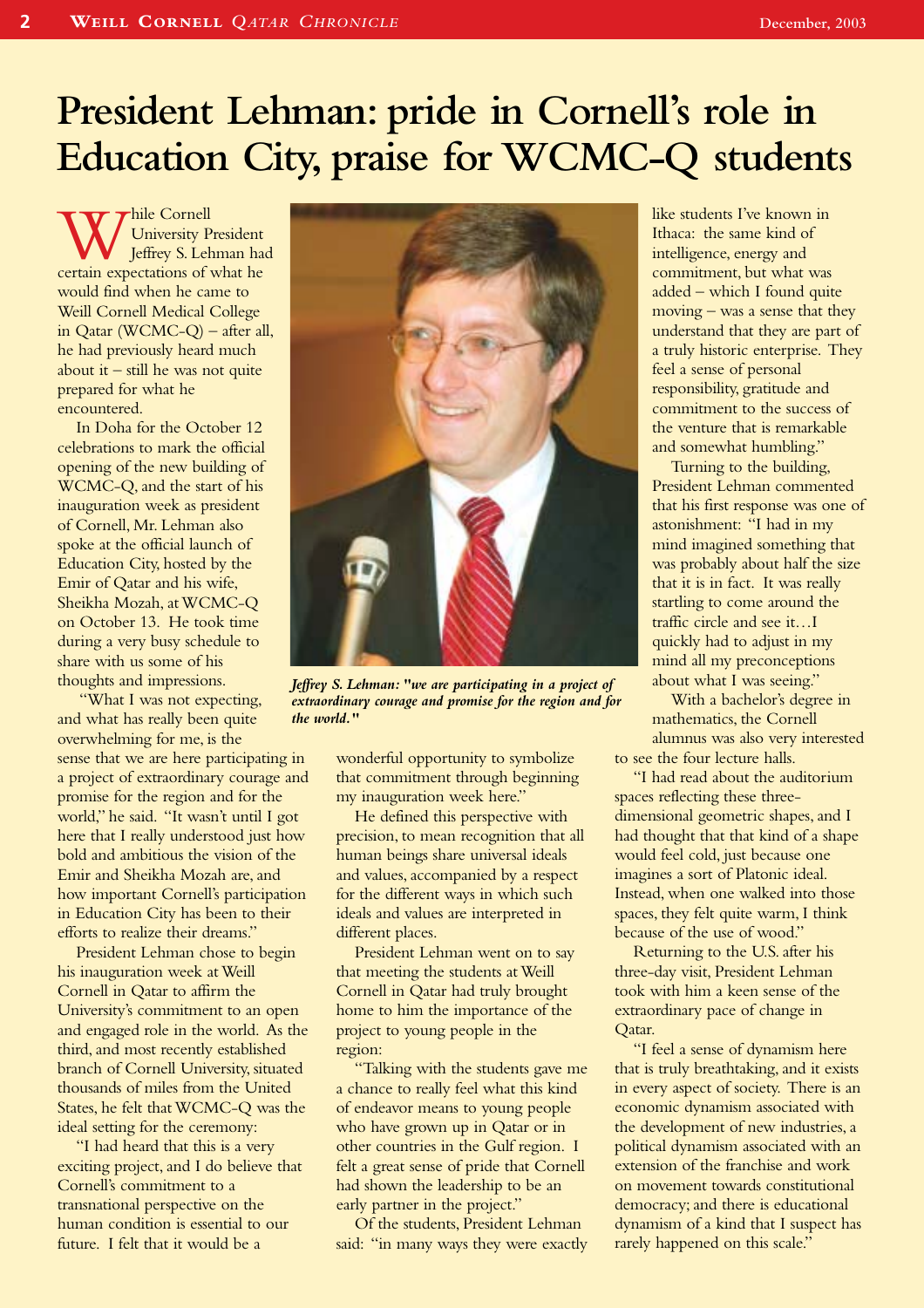# Historic Day for Cornell University



The day dawned sunny and<br>
calm; the air was clear and<br>
bright. Freshly watered, the<br>
lawns outside the west end of Weill calm; the air was clear and bright. Freshly watered, the Cornell Medical College in Qatar (WCMC-Q) formed an oasis of green, with palm trees standing sentinel in rows. Meanwhile, brilliant sunshine filled the east courtyard and flooded across the ovoid lecture halls, where all was quiet.

At first glance, this could have been the start of a normal day at the Medical College; but October 12, 2003 was truly special.

From the moment that the first members of staff entered the new building, there was a sense of expectation and excitement in the air.

Next, the students arrived. Smartly dressed for the occasion, they put on red sashes with the Cornell seal and took up position in the halls, ready to act as ushers.

This was an historic day for Cornell University, a day of unique events. Not only was the new building of its first branch overseas, the Weill Cornell Medical College in Qatar, to be officially opened, but the initial celebration in the inauguration week of Jeffrey S. Lehman as the new president of the University would take place there as well.



*Sheikha Mozah, President Lehman, Mr.Weill and Dean Gotto applaud the unveiling of the commemorative glass plaque, which shines brightly in the morning sunlight*

#### **Sheikha Mozah dedicates new building**

Among the guests who gathered at WCMC-Q for the ceremonies were leading figures from Cornell University and its Weill Cornell Medical College in New York (WCMC-NY); members of the Joint Advisory Board for WCMC-Q; the leadership of the Qatar Foundation for Education, Science and Community Development, our

## **Technology Featured at the Opening Ceremonies**

One of the most outstanding features of the new building of WCMC-Q is the technology that brings lectures and resources from Cornell in the United States into the classroom at Weill Cornell in Qatar.

The opening ceremony and inauguration of President Lehman



were carefully planned to make use of these innovative facilities. While the ceremonies unfolded in one of the ovoid lecture halls, guests seated in the other three auditoria were able to enjoy the proceedings by following them simulcast on huge screens. Technology brought each and every detail into the halls simultaneously – just as it enables WCMC-Q students to take part in lectures and interactive conferences by streaming video from Cornell in the U.S.

partners in the project; and Congresswoman Carolyn Maloney, who helped initiate contacts between the Qatar Foundation and Cornell, following a visit to Qatar in 1999.

They were joined by ministers of the government of Qatar, senior figures from the medical and educational professions, diplomats and prominent members of the community.

Also present was renowned Japanese architect Arata Isozaki, who led the team that designed the new building.

The first part of the opening ceremony took place at the northeast entrance. Her Highness Sheikha Mozah bint Nasser Al-Missned, wife of the Emir of Qatar and chairperson of the Qatar Foundation, accompanied by President Lehman and Sanford I.Weill, chairman of the Board of Overseers of WCMC-NY, unveiled a plaque commemorating the dedication of the new building of WCMC-Q.

## **Film features WCMC-Q students**

Dr. Daniel Alonso, Dean of WCMC-Q, opened the next stage of the ceremony, held inside one of the ovoid lecture halls, by welcoming guests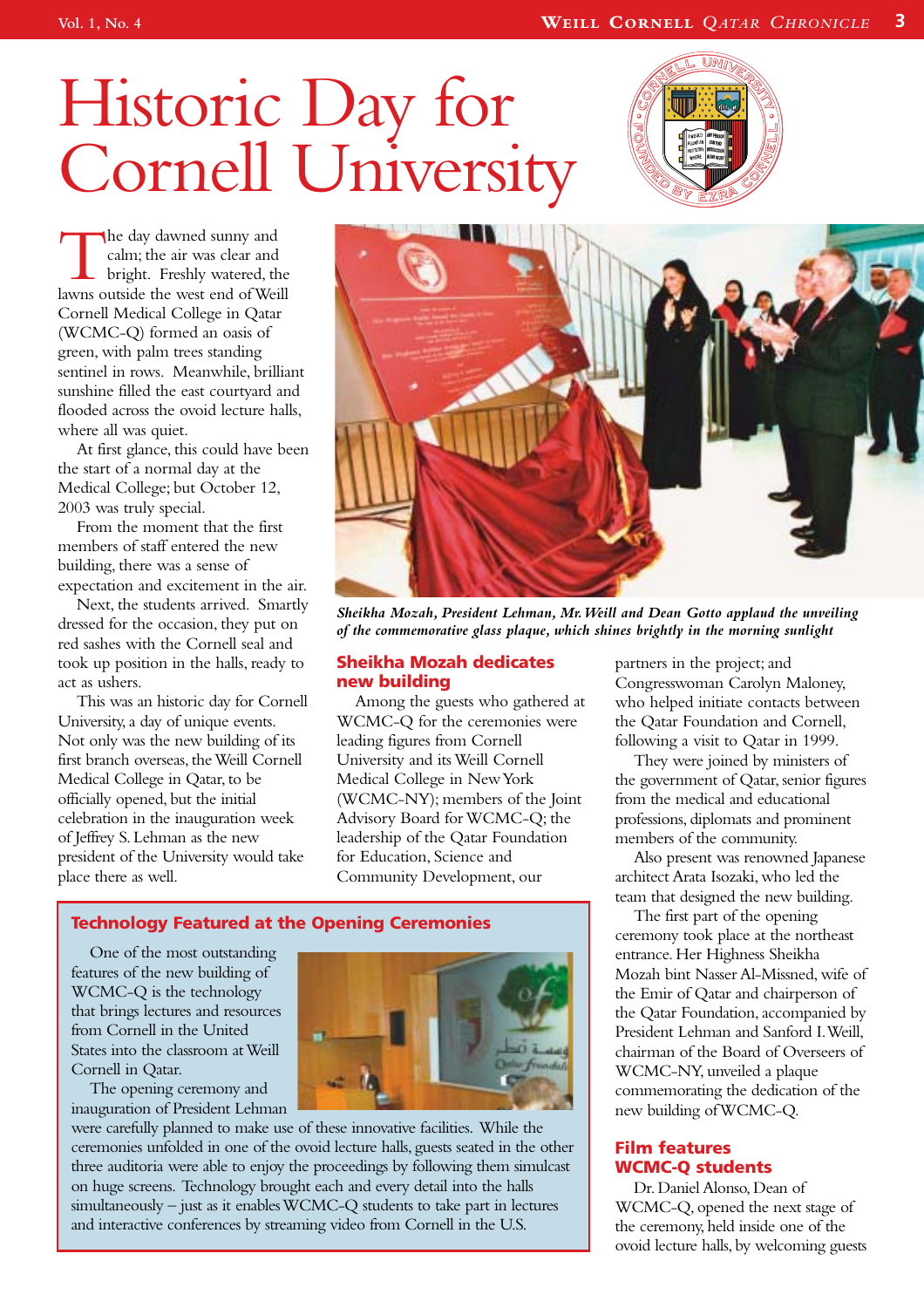## **continued from page 3**

# **Historic Day for Cornell University**

*"I have every confidence that our partnership will succeed and will lead to a generation of superb physicians, medical advances and better health care for the people of Qatar and this region."* **Antonio M. Gotto Jr., M.D., D. Phil., Dean of WCMC-N***Y*

and paying tribute to the inspirational plan of His Highness the Emir of Qatar and Her Highness Sheikha Mozah to bring a medical school to Qatar.

He went on to introduce a film specially made for the occasion. Entitled "A Groundbreaking Partnership," it featured a group of WCMC-Q pre-medical students discussing life at the College and beyond. It was a warm and candid portrait that won widespread praise.

Seated informally on the steps of the student lounge, they gave their perspective on what it is like to be students at Weill Cornell in Qatar, the opportunities the College has opened up in the region, the importance placed in Islam on educating girls as well as boys, and why they chose medicine as a career, among other topics.

They paid tribute to Sheikha Mozah's vision in founding Education City, and drew a parallel between this far-sighted project in Qatar and Ezra Cornell's pioneering achievement in founding Cornell University some 138 years ago.

#### **Cornell to play "a leading role" in Education City**

Speakers at the ceremony focused on the partnership between Cornell University and the Qatar Foundation, and looked forward to the future with optimism.

Sheikha Mozah praised the dedication of faculty, staff and students at WCMC-Q during its first year of operation. She affirmed:"Cornell's place in the heart of Education City is indeed a central one as it stands as an embodiment of excellence in medical education, research and community involvement."

She congratulated Mr. Lehman on becoming president of Cornell University and, looking ahead, said: "we anticipate that Cornell will continue to play a leading role in realizing the vision of Education City by applying sound research to community-related problems."

In his speech, Sanford I.Weill spoke of the importance of providing educational opportunities for young people, and of the significance of education as a bridge between nations. He congratulated the young people of the region "for whom this great venture has been undertaken."

Looking back to the inauguration

*"Two weeks ago, I was an invited speaker at the U.S.-Arab Economic Forum in Detroit, Michigan, a conference designed to examine the theme "One world, two cultures, endless possibilities." I spoke about this campus, here in Doha, as a shining and hopeful example of the future of higher education worldwide."*

Jeffrey S. Lehman, J.D., President of Cornell University in October 2002, which he described as a "defining moment in the history of our institutions, and of the relationship between our institutions," Dr.Antonio M. Gotto Jr., Dean of Weill Cornell in New York, reflected on both the ambitious scope of the project to found WCMC-Q and the "extraordinary teamwork" that enabled it to take shape so rapidly.

He paid tribute to the generosity and commitment underlying this "great educational enterprise."

The opening of the new building of Weill Cornell Medical College in Qatar was completed, at the end of the morning's program of events, by the formal cutting of a ribbon at the northeast entrance by President Lehman and Mr.Weill.

#### **Unique inaugural ceremony**

The second part of the morning's program, the inaugural ceremony for President Lehman, was the first such ceremony ever held by Cornell outside the U.S. It was followed later in the week by a second ceremony in New York and culminated with his official installation in Ithaca on October 17.

Without the panoply of academic procession or insignia, the celebration was simple, yet warm: inspirational speeches were followed by presentation of the class of 2008 and the class of 2009.

Introducing the new president, Peter C. Meinig, chairman of the Cornell Board of Trustees highlighted the qualities that the position required:"a little more than a year ago, we embarked on a search for a president who would embrace Cornell's founding vision and have the strength and skill to evaluate, adjust, and extend that mission to meet the needs of a global world in a new millennium. In Jeffrey Lehman we have found such a leader."

President Lehman began his inaugural address by explaining the reasons for choosing to begin his inauguration week at WCMC-Q: "the first (reason) is to signal the importance of this extraordinary campus to our University. The second is more generally to signal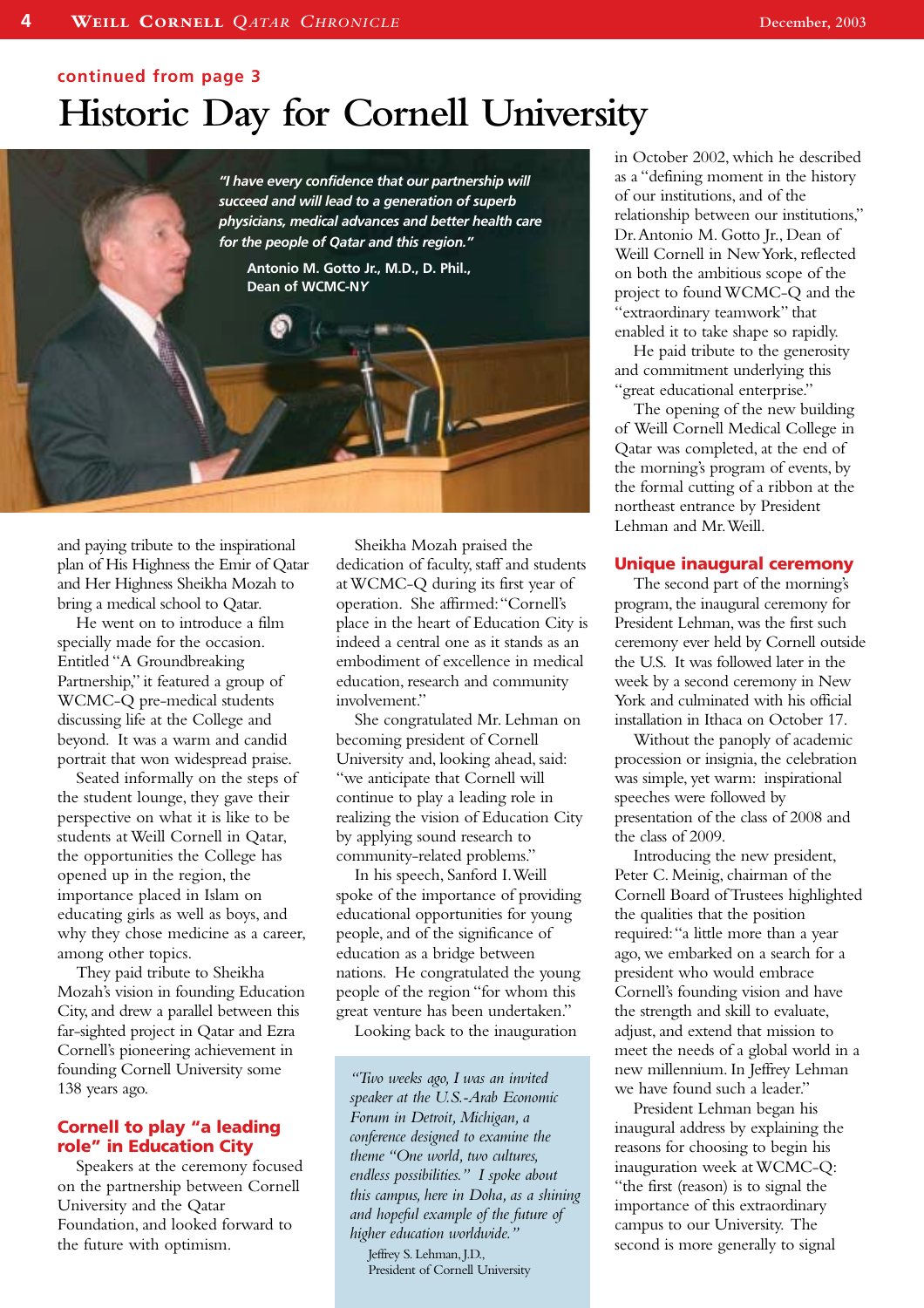

*President Lehman and the audience prepare to join in the Cornell Alma Mater.*

Cornell's unique role in the world." In a wide-ranging speech that touched on aspects of history, culture, philosophy, religion and scientific and technical advance, President Lehman described the breadth of vision that inspired the founding of the University and examined its long record in promoting international exchange, both by welcoming overseas students to its campuses and by establishing programs that have taken Cornell's presence to all corners of the globe.

He argued for the development of a transnational perspective that places our shared identity as members of the human species above our identities as members of national or community groups, yet respects the pluralism of the world's "radically varied texture."This transnational perspective, at once open and engaged, welcomes "new ideas, new ways of thinking, new ways of feeling," he said, identifying a key role for the University in promoting it:

"Cornell – birthplace of the integration of theory and application within American higher education, champion of the equal dignity of humanism and science, exemplar of openness to all peoples and to the critical examination of ideas – has a special duty to nurture a transnational perspective on the human condition."

President Lehman said that WCMC-Q can play a role not only in the fight against disease, but also in the promotion of "a different kind of healing." Describing universities as "powerful engines of human transformation," he suggested that,

*President Lehman and Mr.Weill celebrate after cutting the ribbon of the new building* through academic exchange, they encourage "mutual respect, understanding and peace, in ways that few other social institutions can."

His message was one of hope and inspiration: "our University will continue to give bold expression to the ideal of education for world citizenship and to the ideal of engagement with the most challenging issues that face us."

Following the inaugural address, President Lehman and the audience watched as Dean Alonso read out the roll call for the class of 2008 and the class of 2009, and the students descended the steps of the auditorium to present themselves to the guests.

The program ended with an invitation to everyone to join in singing the Cornell *Alma Mater*. It was a moving moment, a touch of Ithaca in Doha.

*For additional reports and photographs of the October events in Doha, please visit our Website at* **www.med.cornell.edu/qatar**

#### **Extracts from the speeches…**

*"This is an extraordinarily important project. I am truly privileged to be able to begin my inaugural week here, on our newest campus, in Qatar."*

Jeffrey S. Lehman, J.D., President of Cornell University

*"It is fitting that we begin the inaugural ceremonies for Cornell's eleventh president, Jeffrey Sean Lehman, here in Qatar. There is no better way to remember and renew Cornell's commitment to global outreach and to education as the necessary condition for peace, justice, prosperity and progress for all people."*

Peter C. Meinig, Chairman of Cornell's Board of Trustees

#### **After the events…**

*"I thought one of the great things was the video, where we got to see a lot of the students and hear them talk about the program. There's nothing more important than how the students themselves feel."*

Sanford I.Weill, chairman of the Board of Overseers of WCMC-NY

*"A year ago, when we dedicated the Medical College, there was just the frame of the building. Now, a year later, we are in a completed building. …It's unlike any other medical school I've ever been in, and I've been in medical schools all over the world."*

Antonio M. Gotto Jr., M.D., D. Phil., Dean of WCMC-NY

*"It was a very festive way to kick off both the opening of the Medical College and the inauguration of our new president. It was very smoothly done, and it actually demonstrated a lot of the technology in the auditoria here."*

Carol Storey-Johnson, M.D., Senior Associate Dean for Education,WCMC-NY

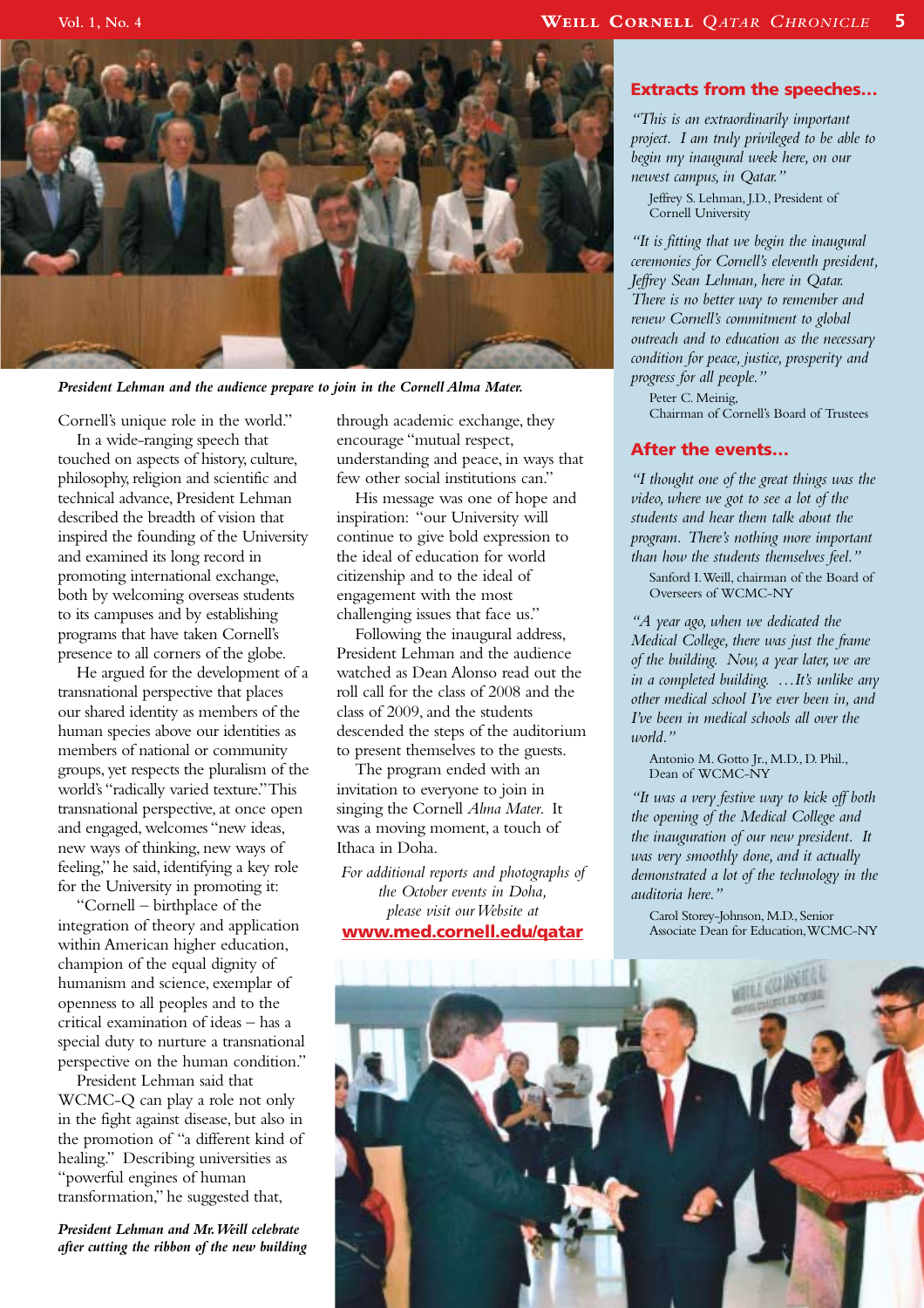## **Glimpses of Qatar Past and Present**

**Aseries of events organized<br>during their stay in Doha gave<br>traditions in Qatar and the region, and** during their stay in Doha gave Cornell guests a glimpse of past valuable insights into how fast the country is changing at the turn of the twenty-first century.

The curtain raiser was a dinner with a "Thousand and One Nights" theme on the evening of October 11. Guests tried a range of Middle Eastern and Gulf cuisine, explored the art of henna decoration, discovered the beauty of traditional clothes and silk carpets, and came face to face with a falcon, traditionally used for hunting in the region – all to the delicate sounds of Arabic music.

In the past, pearl diving was a mainstay of Gulf economies; putting out to sea in wooden "dhows" during the hottest months of the year, pearl divers risked their lives to retrieve oysters from the seabed, in the hope that they would contain the lustrous

gems that were – and still are – prized across the world. Cornell guests were able to see a wonderful show of pearls during a visit to the collection of prominent Qatari citizen Mr. Hussein Al-Fardan.

In contrast, touring the Emir-i Diwan offered an insight into presentday Qatar. Situated on Doha's Corniche, this imposing building is the official government house of the State of Qatar. Constructed in the late twentieth century, it houses a fine collection of local art that portrays different aspects of the country's heritage.

The Office of Public Affairs organized a women's discussion panel on the final morning, where Dr. Ghalia bint Mohammed bin Hamad Al-Thani and Dr. Hessa Al-Jaber gave brief presentations and then answered a wide range of questions on the position of women in Qatar, educational and career opportunities

open to them, and the social effects of rapid change, among other topics. The discussion aroused considerable interest, and gave the audience real insights into how women in Qatar have met the challenges of modernization and how the government plans to create an "information society" by 2010.\*

There was a chance also to glimpse some of the achievements of Arab artists in a show organized by Bissan Gallery in cooperation with the Office of Public Affairs. Held in a foyer of the Ritz Carlton Hotel, the exhibition featured paintings, ceramics and sculpture by artists from across the Middle East.

Finally, the Qatar Foundation sponsored the premiere of a new opera,"Avicenna," with libretto by Qatari poet Dr.Ahmed Al-Dosari and music by Michiel Borstlap of the Netherlands. Staged in the open air, the performance was held at night beneath a starry sky on the Education City site.

\* For more on this, visit the WCMC-Q Website at www.med.cornell.edu/qatar









*Clockwise from top left: Professor and Mrs. David Robertshaw with Professor James B. Maas; Cornell guests admire pearls in the collection of Mr. Hussein Al-Fardan; Dr. Karen Sime tries her hand at henna; and "One Thousand and One Nights" Dinner.*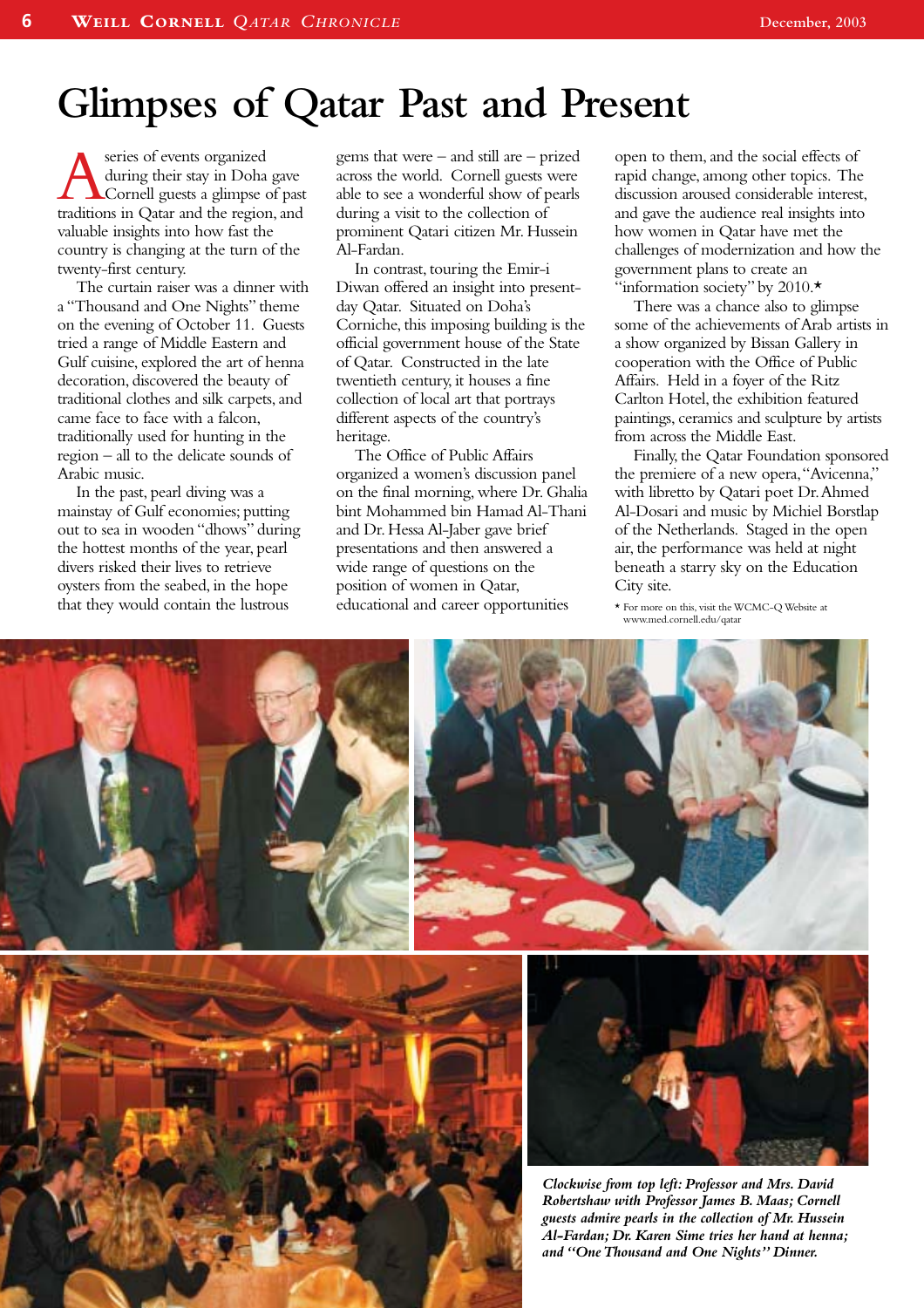# **"BREATHTAKING" "BREATHTAKING" WCMC-Q Building Wows Visitors**

**Anche Strate**<br> **Acenterpiece of Qatar**<br> **C** is a remarkable achievement, not Foundation's Education City, the new building of WCMConly for its size and design, but also for the outstanding facilities that it houses.

This is a vast building: at 218 yards long, it measures the length of two football fields laid end-to-end. Both North and South Halls extend the full height of the two-story building across part of their width.

The impact is astonishing. As Dean of WCMC-NY, Dr.Antonio M. Gotto remarked on seeing the finished building,"my first impression is that it's really breathtaking. It's so gigantic and spectacular in its architectural design and its structure that it's impossible to appreciate it from the photographs I've seen."

The central courtyards are dominated by four lecture halls in three-dimensional geometric shapes, and by wind towers that rise above the central linking bridges. More than 80 feet high, the towers both give the building added height and recall the badgirs\* constructed in the past to cool houses in the Gulf.

Major factors that influenced the design were the climatic conditions in the region, where summers are long and hot, and the aim to capture in concrete form the 'feel' of an American medical school situated in the Arabian Gulf, yet designed by Japanese architects, said Shin Watanabe, one of the architects who worked on the project.

The building was designed by world-famous architect Arata Isozaki and members of his iNet team, including Shin and his wife Yoko Kinoshita. The team had previously worked on projects as varied as the Museum of Contemporary Art in Los Angeles and the Team Disney building in Orlando, Florida.

With just two and a half years to complete the building from first design drafts to finished structure, time was a "key factor." Meeting the tight deadline to complete the design was made possible largely thanks to the detailed program for the project provided by Cornell's architects, Moed, de Armas & Shannon, said Shin.

It is also notable that construction continued 24 hours a day, six days a week, as the building went up.

To meet the challenge of climate the architects drew on both traditional Gulf practice, using few, and quite small, windows on outside walls, and principles of eco-architecture developed in the U.S. and Europe. For example, there are double walls on the south side of the building, with an inner, insulated wall separated by a three-foot gap from an outer "skin" of glass fiber reinforced concrete (gfrc) panels.

The roof also has two layers, with aluminum louvers positioned 15 feet above the concrete slabs, allowing space both for air conditioning plant and for air to circulate around it.

The louvers serve another purpose: to filter the sunlight before it enters the main hallways through skylights in the roof.A layer of fabric across the ceilings further diffuses the light inside.

Indeed, the way that light comes into the building is very carefully controlled. In addition to the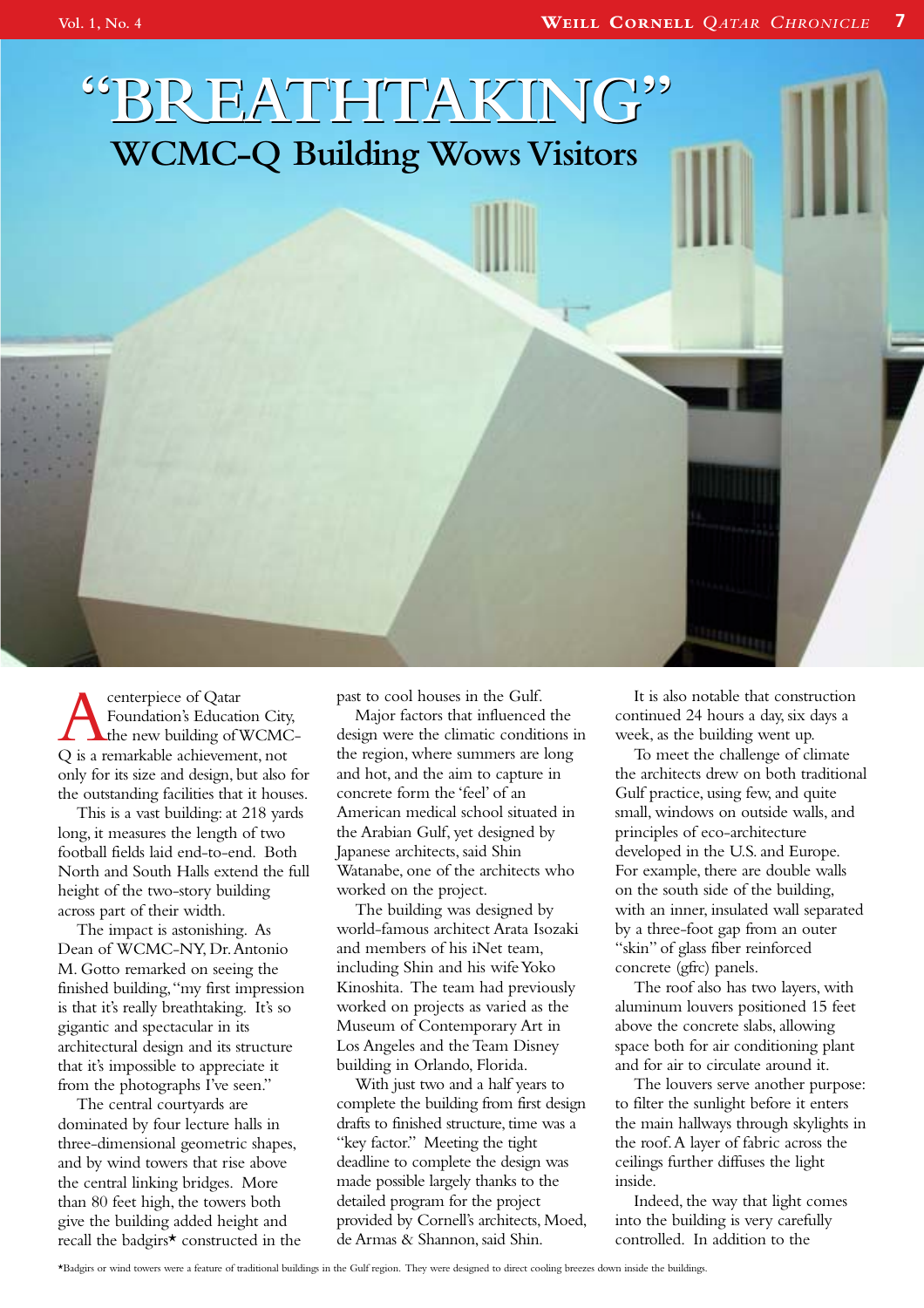

*"When I entered the space, the thing that struck me the most was a great sense of light and openness. There was a sense of an ability to breathe easily. There's a certain kind of inspiration that comes from being in a space that is so open."*—President Jeffrey Lehman

skylights, there are small glass port holes arranged in geometric patterns along the inner, courtyard walls of the main halls.

The effect is attractive. Limited sunlight is directed inside, in a pattern of pleasing regularity by day; after dark, electric light escapes from inside the building and illuminates the external walls in a similar pattern.

Yet, inside the building, the impression is one of light and space. "There's something very airy and uplifting about it," said Dr. Carol Storey-Johnson, Senior Associate Dean for Education at WCMC-NY, "it has to do with the height of the ceilings, the light that filters through the walls and the glass work, and the artistry and texture of the walls. It's very soothing and calming, and I think very helpful to academic enquiry."

The surface treatments and the screens that are used to break up

interior spaces are based on modern interpretations of Arab-Islamic geometrical patterns. But it is in the spectacular lecture halls that the influence of Arab mathematics is most strongly felt. Up to 54 feet in height, they are truly an architectural tour de force, with one auditorium in the form of a dodecahedron (with 12 sides), one an icosahedron (with 20 sides) and two in the shape of ovoids.

Shin explained the process of designing the lecture halls: "it took a long time, and much effort to settle on the final shapes. We wanted to find a bridge between the notion of a Cornell school and this local culture. We went back to the harmony and geometry in which Islamic science was very strong in the past."

President Lehman identified this choice of shapes as particularly appropriate: "all mathematicians know how much we owe to Arab mathematicians throughout history,

and there is a sense of appropriateness and a lovely reminder here of the way in which cultures and civilizations contribute to one another over time."

Furthermore, the lecture halls are excellent spaces in which to teach. The layout, superb acoustics and state-of-the-art technology help make the auditoria "paradise" for faculty, according to Dr. Robert Thorne, professor of physics at Cornell in Ithaca.

Of the twelve-sided lecture hall he commented: "aside from being absolutely beautiful, it is also incredibly functional, with a back projection screen for computer presentations, everything integrated into the podium, and a student response system. This is clearly the classroom of the future."

For President Lehman, the twentysided auditorium was an amazing space: "I was astounded that 162 people fit in such a relatively intimate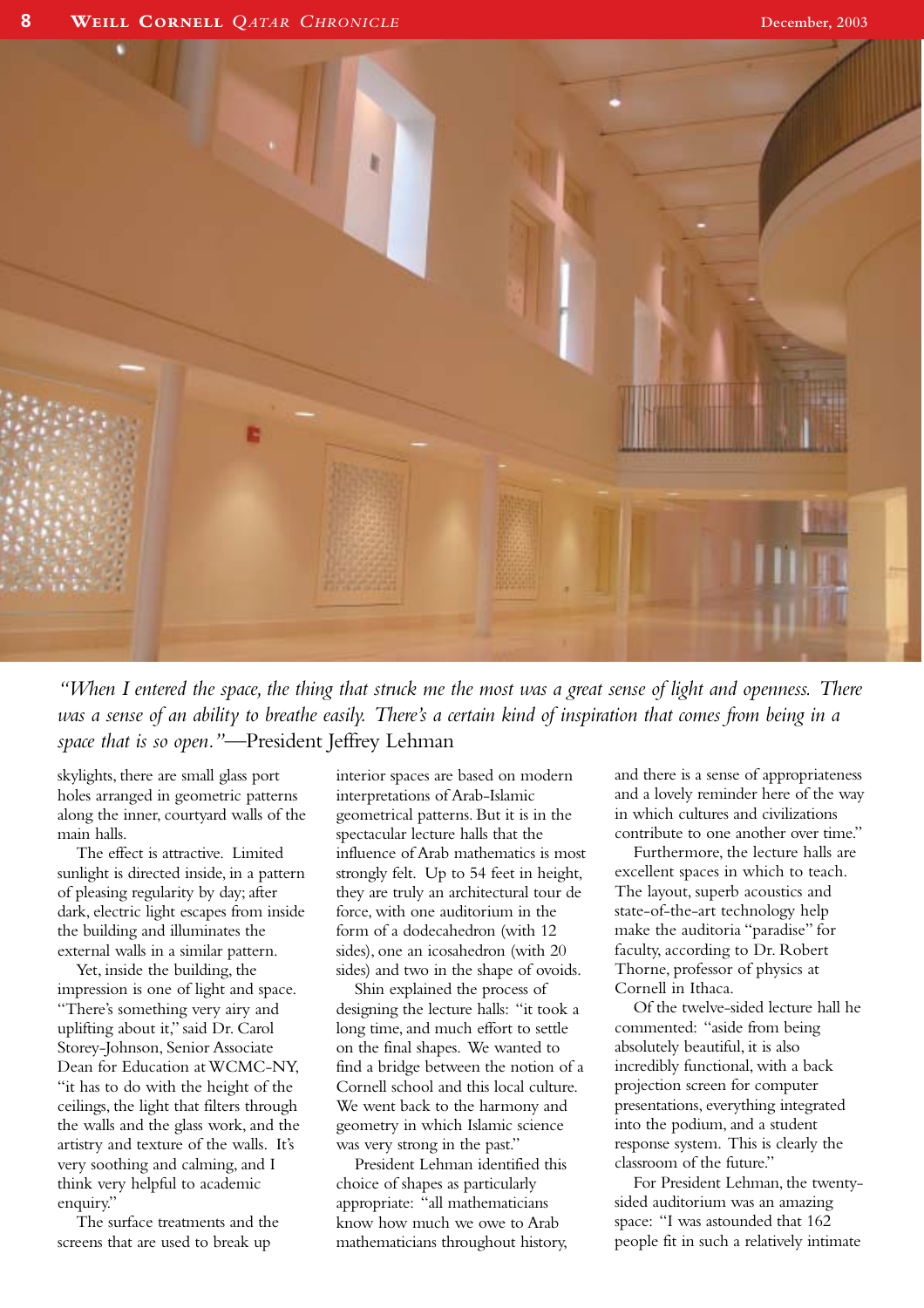

*Clockwise from top: interior view of the twelve-sided auditorium; fountains playing in the west courtyard; Professor Frank Smith supervising first-year pre-medical students in the chemistry lab.*



setting," he commented,"and with the gradient, one gets the benefit of being able to envelop so many people into a relatively small threedimensional space."

The laboratories won the admiration of visitors, with Dean Gotto describing them as "very well thought out and very well put together." Modeled on labs at Cornell in Ithaca, they are spacious and equipped to the highest standards. They are also extremely well lit, said Dr.Thorne: "I really like the uplighting, so you don't get direct glare from the lights."

Several visitors also commended the smaller classrooms. These flexible spaces feature seating arranged for group work, with all-around whiteboards; they are ideal for teaching small groups.

Dr. Storey-Johnson was very enthusiastic: "the educational facilities are really outstanding. We had a

chance to see the labs and classrooms, and to see the different flavor that each lecture hall has. It's a really remarkable feat. In fact, I'm quite jealous! Even though we have

wonderful facilities in New York, the amount of space here, the number of labs and classroom facilities for breakout rooms and small lectures, is remarkable."

*Entry of light into the WCMC-Q building is very carefully controlled by a system of skylights and fabric covering the ceiling, while screens are used to break up interior spaces.*

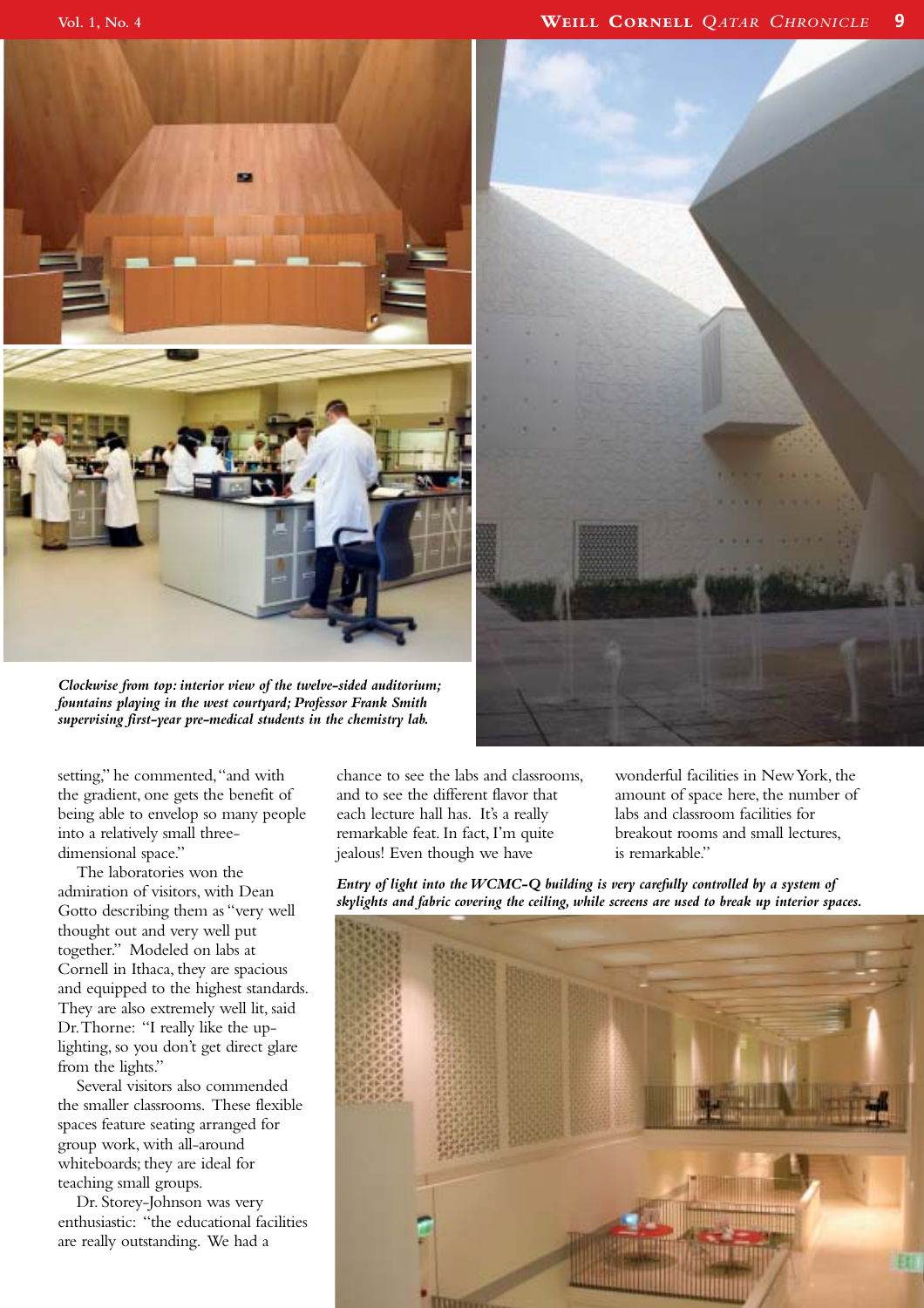# Souvenirs of Doha–Images









**COMERGIST CORNER CORRESSIVED EXECUTES**<br>Congresswomen Sheila Jackson Lee and Carolyn<br>On October 13. Architect Arata Isozaki (center) with Dean Congresswomen Sheila Jackson Lee and Carolyn Maloney (center) at the official launch of Education City Alonso, Dean Gotto, Dr. Powers Peterson and Ms. Kimiko Cho.

H.H. Sheikha Mozah speaking at the opening ceremony for the new building. Mrs.Anita Gotto admiring a falcon at the "One Thousand and One Nights" dinner. President Lehman greeting Mr. and Mrs. Samuel Berger following his inauguration. Luncheon in the North Hall on October 12. Professor Antonie Blackler (center) in conversation with Professor Frank Smith and Professor Terrance Murphy. Dean Alonso (right) and Vice Dean Idriss exchange notes with guests at the luncheon on October 12. President Lehman with first year pre-medical students Noor Al-Khori (left) and Saoud Al-Shamari (right). Center photograph: Steven P. Rosalie, Executive Vice Dean and Associate Provost of WCMC-NY (left) talking to Professor Terrance Murphy (right) at the "One Thousand and One Nights" dinner.

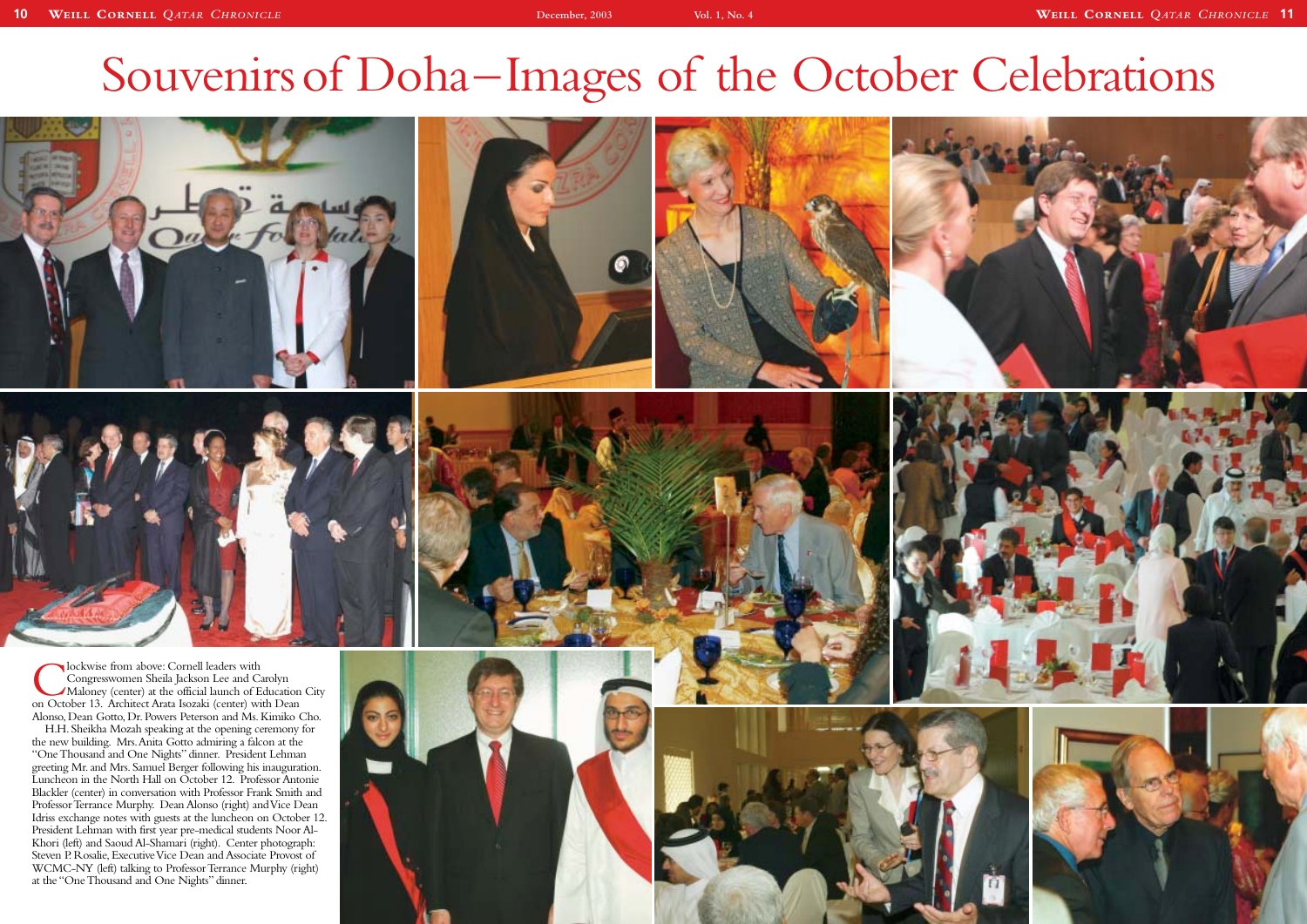# of the October Celebrations

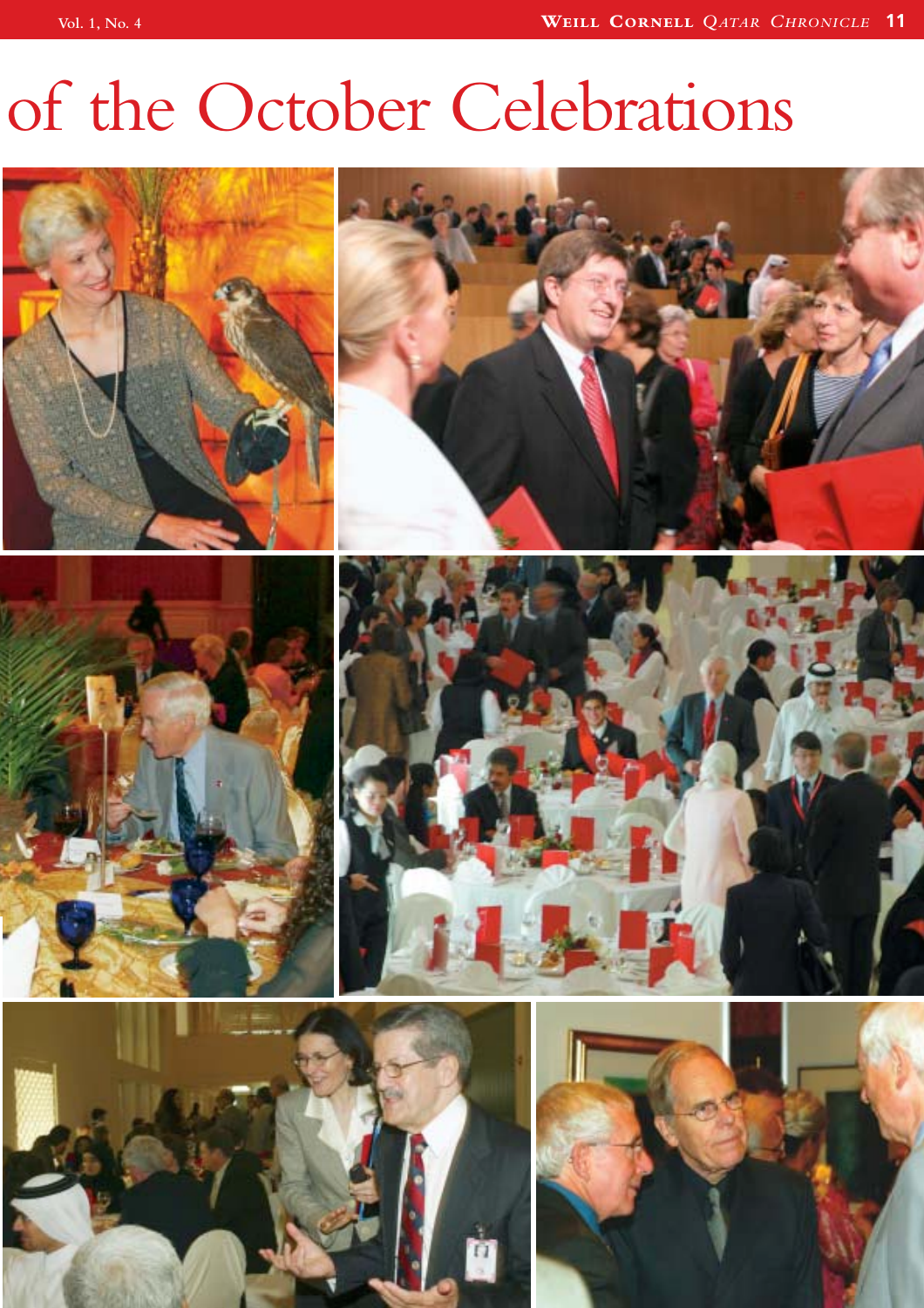## **Psych. 101 Spans 7,000 Miles –** *in Seconds!*



*This has been "the most exciting semester" ever, says Professor James B. Maas of Cornell University, seen here discussing Psychology 101 with WCMC-Q student Jehan al-Rayahi.*

**S** ophisticated facilities for distance learning installed in the new building of WCMC-Q, and highandwidth connectivity between the ophisticated facilities for distance learning installed in the new building of WCMC-Q, and high U.S.and Education City, have made it possible for students at Weill Cornell in Doha to share lectures with their peers at Cornell University in the U.S., and to take part in discussions with faculty thousands of miles away.

This has been demonstrated throughout the fall semester by the regular broadcasting at WCMC-Q of lectures in the Psychology 101 course taught by Dr. James B. Maas, professor of psychology at Cornell in Ithaca. The lectures are recorded at Cornell, for delivery in Doha later.

They are supplemented by weekly interactive question and answer sessions. Using the latest generation in videoconferencing technology, iPower from Polycom, it is possible to span 7,000 miles in a matter of seconds.

The success of the course is amply demonstrated by the reaction of WCMC-Q's second year students. Attending lectures where the lecturer is not physically present is not a

problem, says Kunali Dalal: "it never really makes any difference, because the professor is very clear in what he's presenting." If questions arise, then they can be asked during a subsequent videoconference with Dr. Maas, and she believes that this gives WCMC-Q students quite privileged access to him.

When we spoke to Dr. Maas after one of these interactive conferences, it was clear that he is as enthusiastic as the students. Although he was skeptical when the idea of broadcasting his lectures was first suggested, he is "thrilled" by its success in practice. In nearly 40 years at Cornell University, this has been "the most exciting semester" of all, he said.

A proposal is now under discussion to reverse the process and broadcast some lectures in the course from Doha to Ithaca next fall semester. The suggestion was put forward by students during Dr. Maas's visit to Doha in October.

The visit gave him the chance to meet the WCMC-Q students in person, a step that he considers essential if the distance learning

project is really to succeed, and he commented that he now feels "much closer" to the students when he discusses points with them during the weekly question and answer sessions.

Looking at the technology required to capture broadcasts coming from the U.S. to Doha, it is essential to have huge bandwidth capacity, particularly if images and sound of sufficiently high quality are to be obtained. At the start of the semester, this was provided by two E-1 links point-to-point with the U.S., giving 4 megabits per second (mbps) of connectivity.

However, during the semester, two STM-1 links totaling 310 mbps point-to-point were brought on stream for Education City as a whole. Astonishingly, this gives institutions on the campus access to a capacity that exceeds the total bandwidth coming to the rest of Qatar, and to many other countries across the world.

It also means that the future distance learning bandwidth requirements of WCMC-Q are provided for, says chief information *(continued on page 17)*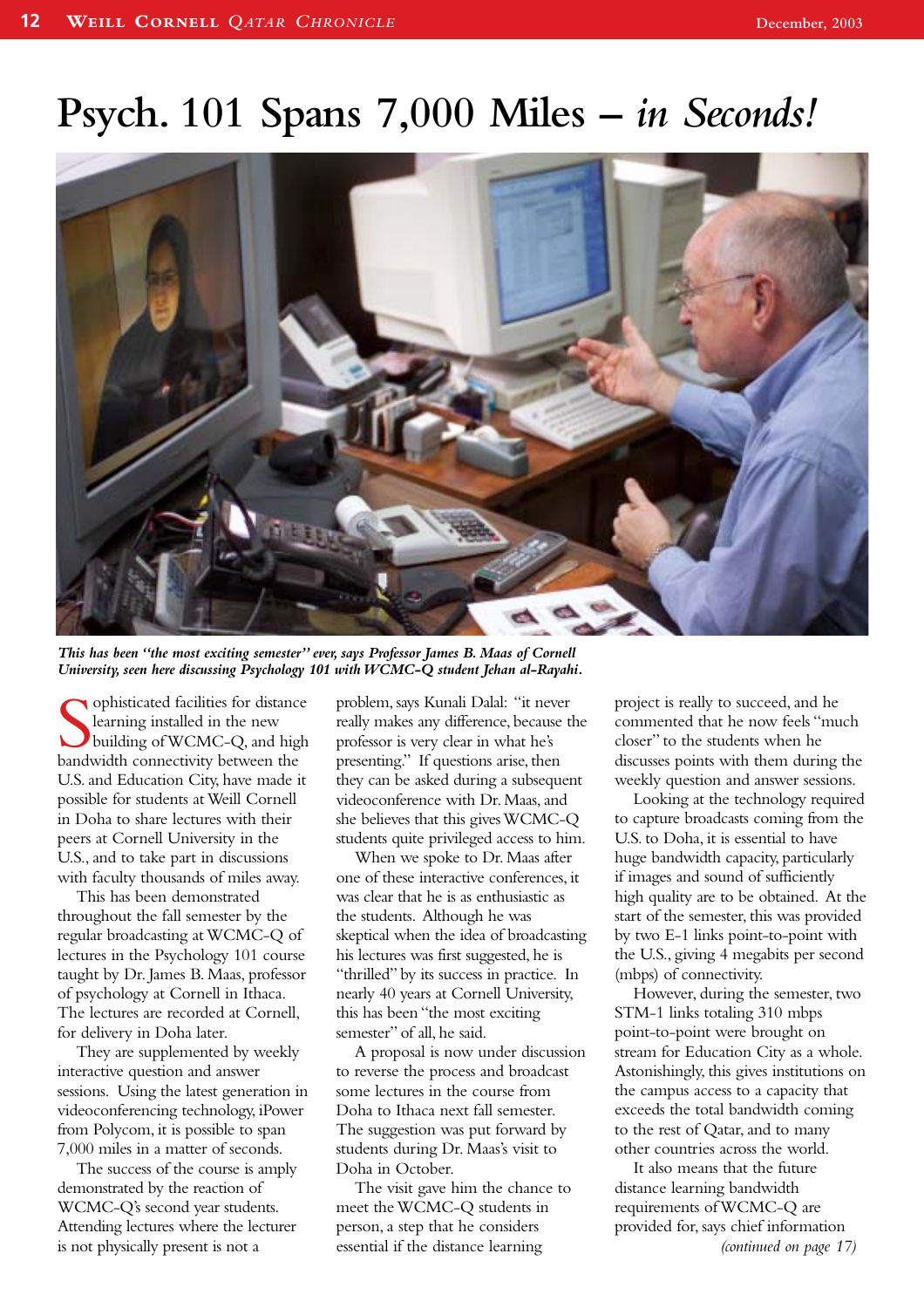## **In the news: Unlocking the Secrets of Memory**

recent discovery made by researchers in the field of neuroscience at Cornell University has shown that one particular drug may enhance longterm memory.

The discovery, made in the course of experiments on birds, could ultimately lead to a better understanding of memory loss in human beings, and to the development of a treatment for it, said Dr.Tim DeVoogd, professor of psychology, and neurobiology and behavior.

He explained that the drug, from the U.S. National Institutes of Health, is experimental; indeed, it is known not by name, but by its serial number: SR141716.

Dr. DeVoogd, who is based at Cornell University in Ithaca, spent seven weeks at WCMC-Q during the fall semester teaching the neuroscience seminar course to second year pre-medical students.

The course was relatively intensive, with two lectures a week over the seven-week period, in order to cover all the required material during his stay in Doha. As with the courses he teaches in Ithaca, where most students



*Professor Tim DeVoogd, Dr. Karen Sime and Dr. Jon Glase take time out for a visit to the private farm of Sheikh Saud bin Mohammed bin Ali Al-Thani, head of Qatar's National Council for Culture,Arts and Heritage*

are biology majors intending to go on to medical school, he highlighted connections between the areas covered in the seminars and conditions in human beings, wherever possible.

The purpose, he said, is to give students an "adequate survey" of the field," so that they are able to deal with areas like what changes in the brain of a human with learning; or what kind of changes in the brain lead to a disease like Parkinson's

disease, or what sorts of things affect a person who has Alzheimer's."

Experiments with birds that store food for the winter, and remember where they have hidden it, show that there seems to be a natural balance in the part of the brain called the *hippocampus* between remembering useful information, and discarding what is no longer needed. Once the food has been eaten, there is no need *(continued on page 16)*

## Winter 2003: **Notes from Faculty**





*Dr. Kevin Smith Dr. Michael Pungente Dr. David Able Dr. Pablo Rodriguez del Pozo*

New members of faculty who joined WCMC-Q this semester are pictured here: from left to right, Dr. Kevin Smith, Dr. Pablo Rodriguez del Pozo, Dr. Michael Pungente, and Dr. David Able (for the fall semester only.)

Dr. Smith and Dr. Pungente, from Canada, hold posts in the department of organic chemistry, Dr. Smith as associate professor and Dr. Pungente as assistant professor. Dr. Pablo





Rodriguez del Pozo is assistant professor of medical ethics with responsibility for teaching medical ethics and the "humanistic side of medicine" to second year pre-medical students. He will also teach medical students once the Medical Program opens in the fall semester, 2004.

Dr. Able, who was at WCMC-Q in fall 2002, returned this semester as assistant professor in the department of biology.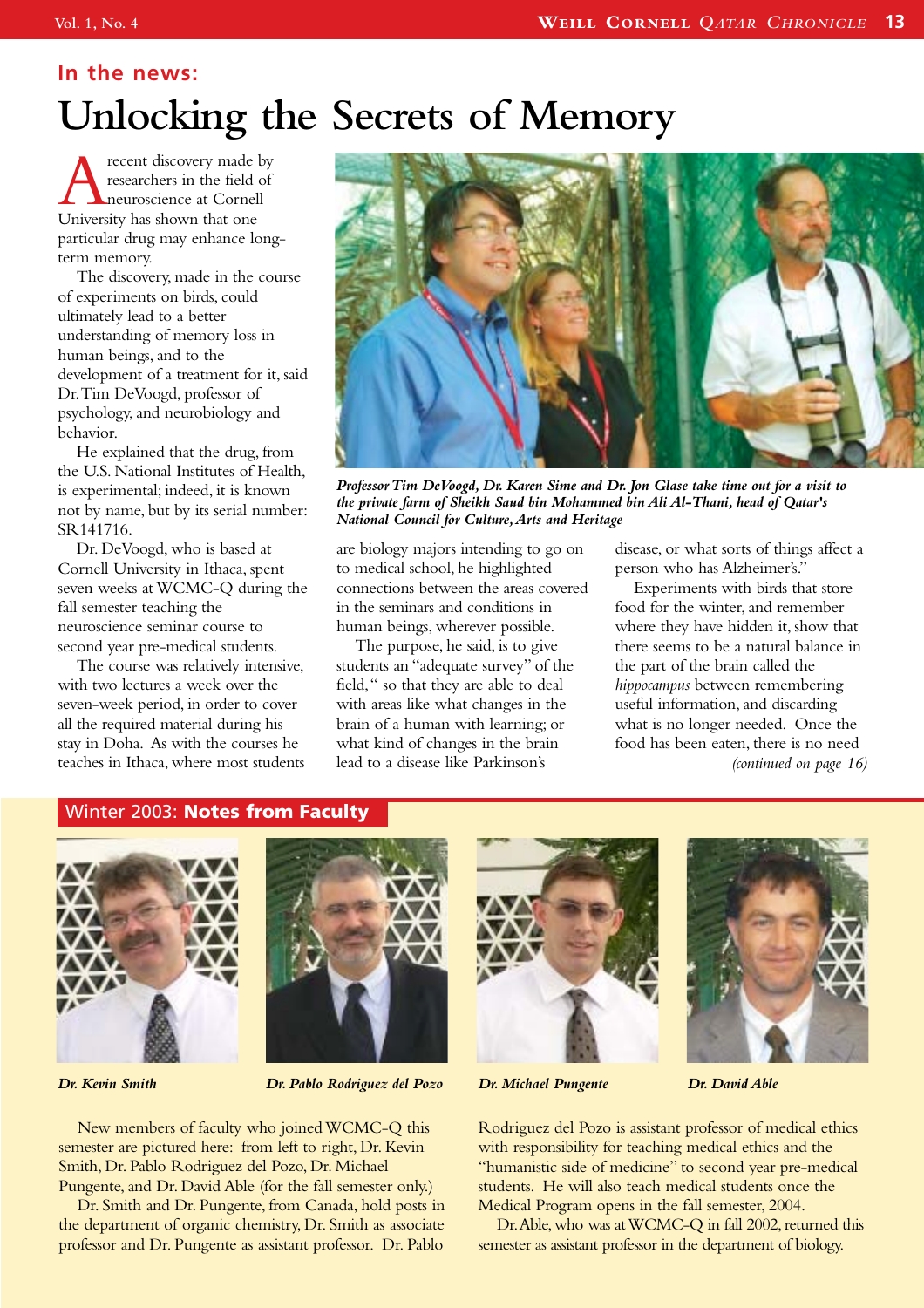## **First Steps in the Journey Registrar Betty Monfort looks back to Orientation 2003:**

On Sunday, August 30th,<br>
people stood at the doors<br>
of the spectacular new building of thirty-one bright young people stood at the doorstep Weill Cornell Medical College in Qatar. They were the Class of 2009, and this was their first day of Orientation.Their eager faces were alive with expectations.

Following breakfast in the North Hall the freshmen gathered, along with faculty and many second year students, in the spectacular 20-sided lecture hall. Lee Askin, Director of Admissions, read the Roll Call and officially handed the Class over to me as the Registrar, and to Charles Paragg, the Director of Student Affairs. Dr. Daniel R.Alonso, Dean of WCMC-Q, welcomed the Class of 2009 to WCMC-Q – and then they were taken on an official tour of the building that would be their home for the next 6 years.

Orientation is a special time of year: here at WCMC-Q, students take their first steps on the journey to become medical doctors. It is a time

for us to welcome them, and for them to address expectations of success, meet faculty and staff, and make new friends. It is a time to make a commitment to hard work, study and the challenges of choosing a career in medicine. The reward at the end of the rainbow is to become a Cornellian M.D.

The first day of Orientation 2003 ended with an indoor Treasure Hunt. Second year students, newly arrived TAs and freshmen got together in teams and invaded the beautiful City Center Mall in Doha's West Bay area.

Each team was given money, a list of clues, and two hours to complete the task. It was quite a revelation for passers-by to see teams of "future doctors" roam the Mall, some with giant 3-foot sunflowers (an item on their list) in tow. The evening ended with a dinner at the Diplomatic Club where winners of the Treasure Hunt were announced and prizes were awarded. It was truly a bonding experience.

Although Orientation activities are

*Orientation is a time for us to* fun (intra-cultural games, bowling competitions and food, food, food), the main emphasis is actually quite serious: preparation for the road ahead.

Considerable time was spent working on study skills, with visiting lecturer Professor Mary Ann Rishel leading a series of workshops designed to help the freshmen develop the skills that they will need to succeed at WCMC-Q. She addressed a wide range of issues, including verbal reasoning, critical thinking, writing skills, note taking, preparing for tests and coping with the pressures of university study.

Another "first" in this year's program was the reading and subsequent discussion of the classical tragedy *Antigone*. This was especially rewarding since the WCMC-Q students were sharing in the experience of their counterparts in Ithaca, who took part in the summer reading project at almost the same time. 7000 miles bridged by the written word!

WCMC-Q understands the importance of the parents' role in education. To that end we held a "Parents' Orientation". A luncheon attended by all the faculty, students and parents was held in the North Hall followed by a session where parents were informed of the rigors and demands of medical school, and reassured that they were leaving their

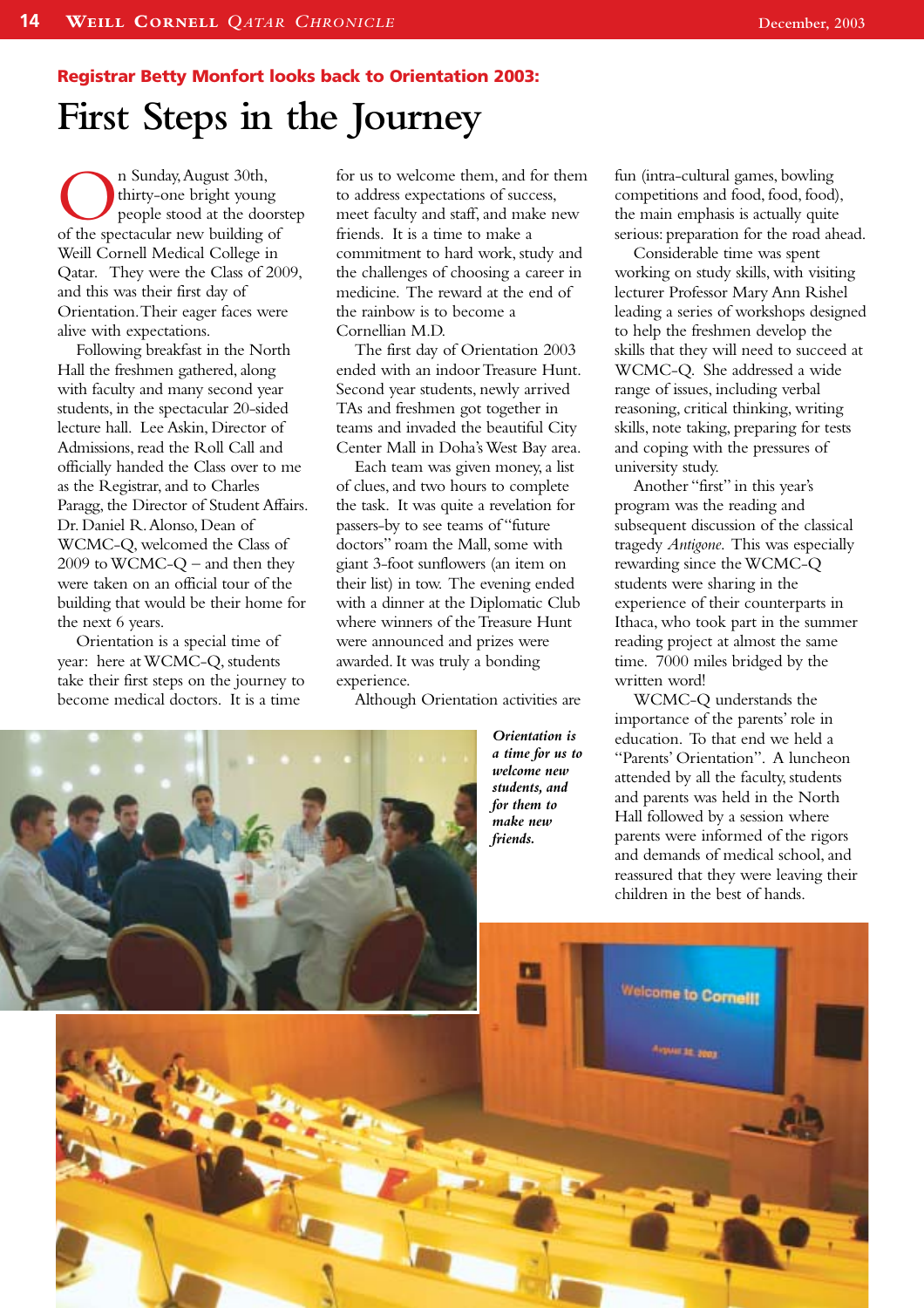## **Opening Exercises 2003**



*Dr. Michael McDonald shakes hands with first-year student Sajeda Azad, as Dr. David Able looks on.*



*Dean Alonso with Qatar's Minister of Education H.E. Sheikha Ahmad Al-Mahmoud*

WCMC-Q students, their<br>
garents, and faculty<br>
Opening Exercises on September 2; parents, and faculty gathered together for the celebration brought Orientation to a close and marked the official start of the new academic year.

The keynote address at this year's ceremony was given by the Minister of Education, H.E. Sheikha Ahmad Al-Mahmoud, the first woman to be appointed as a Minister in the State of Qatar.

In his welcome address, Dr. Daniel R.Alonso, Dean of WCMC-Q, reviewed the progress of the Medical College since its founding in April 2001, and noted that Opening Exercises were being held in the new building for the first time. He paid tribute to the achievements of the inaugural Class, and went on to

explain the purpose of the two-year Pre-medical Program on which the freshmen were about to embark.

Dr. David Robertshaw,Associate Dean for Pre-medical Education and professor of physiology, delivered a speech on the importance of science and research in medicine. He explored how scientific knowledge developed separately from medicine until approximately 150 years ago, when pioneers such as Pasteur and Jenner began to bring experimental science and medicine together.

Addressing the students in particular, he went on to note that the discovery of DNA in the twentieth century signalled a revolution in the field of biology: "you live now, clearly, in the 'age of biology.' There has been an enormous revolution," he said. Dr. Robertshaw emphasized the

continuing importance of scientific research in the medical field, and spoke of the challenges that remain to be met, among them deciphering how the brain works.

In a formal ceremony, each student was then presented with a Cornell Premedical Program Pin and a tote bag containing lab coat, goggles and Cornell mug. This was the equivalent for the pre-medical students of the "white coat ceremony"traditionally held for medical students as they enter Weill Cornell Medical College in New York.

Following a speech to the assembly by H.E. Sheikha Al-Mahmoud, in which she outlined the importance of education in Qatar and of developing international cooperation at university level, a reception in the North Hall completed the evening.

#### **First Year Student Ali Saad Gives a Student's Eye View of Orientation 2003**

Great fear and excitement are the two conflicting emotions that seem to be associated with starting college, but such words would be an understatement for what WCMC-Q's Class of 2009 felt during Orientation.

The event kicked off with a sumptuous breakfast buffet in the North Commons, not something a fledgling pre-med student would usually expect.These breakfasts continued throughout the four-day event, easing us into the new surroundings and allowing us to get to know the faculty over a meal.

The College's aim to impress was, in my opinion, a great success both in terms of the ceremony and the intimidating size of the building. If

this sounds like a public relations release, I would say that it was the general consensus among the students. However, the feasting was not without charge, technically. Several presentations were given introducing the College and faculty, the Qatar Foundation and Cornell University's main campus at Ithaca.

It was not all pomp and panegyrics.Workshops focusing on study skills and time-management were given by Professor Mary Ann Rishel, to give us an idea of what to expect in terms of our workload. It was not until a lecture by Dr. Mohammed Salem of Hamad Hospital that what we had been shown was put into the context of the specially designed Pre-medical Program. Our hearts raced both with the great pride we felt for having such a unique opportunity and the accompanying fear that we might not succeed. But to quote Professor Tom Rishel,"(…) you weren't accepted at Cornell so we could watch you fail, but because we have faith that with our guidance you can succeed (…)".

Outside the College, we had the opportunity to meet our professors and teaching assistants at a scavenger hunt at the City Center mall and at a traditional Qatari dinner at Balhambar restaurant on the Corniche.All in all, it was a well-rounded Orientation, both enlightening and entertaining.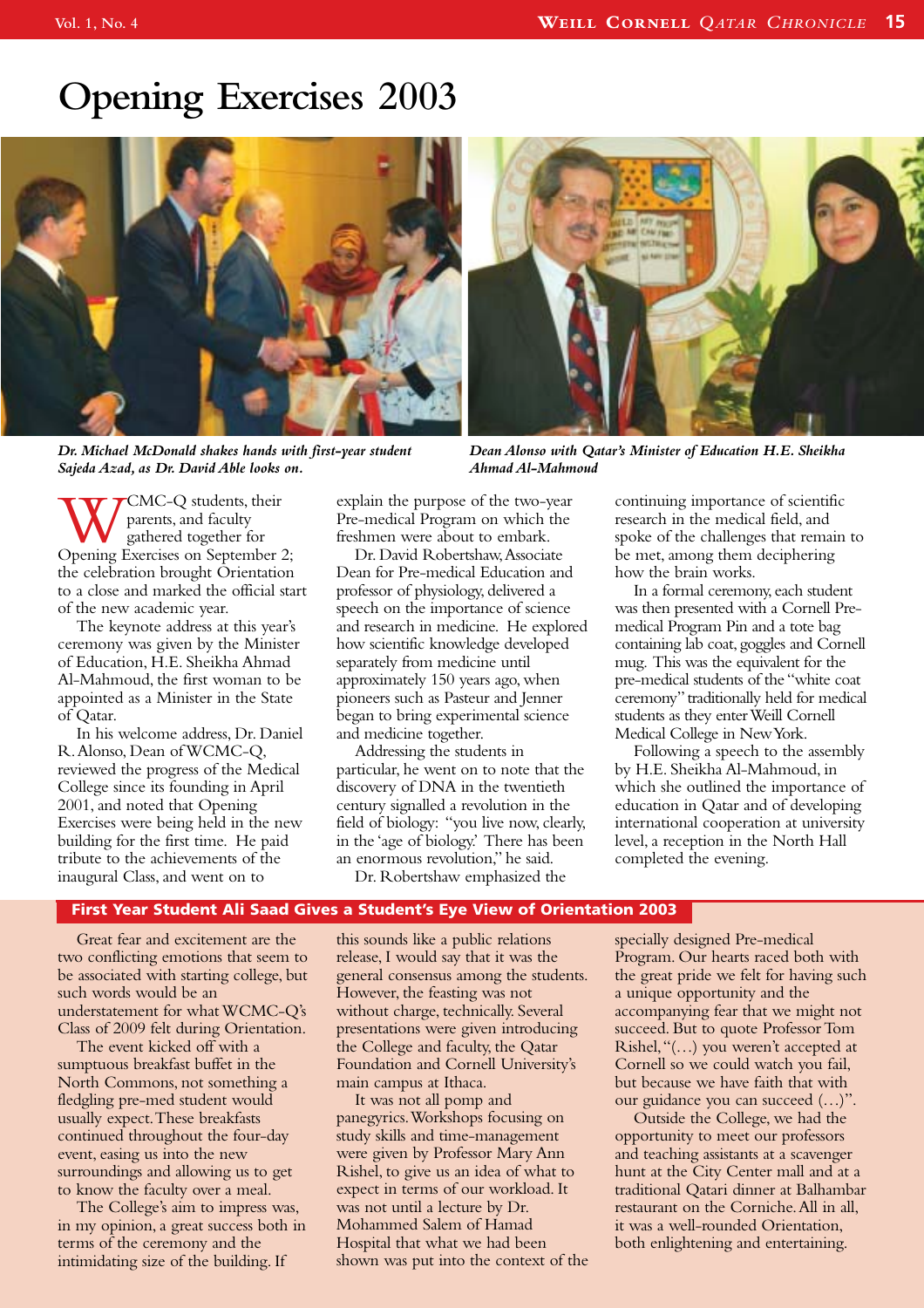

Seven TAs, recent graduates from Cornell and Johns Hopkins<br>Universities, joined faculty at WCMC-Q at the beginning of the even TAs, recent graduates from Cornell and Johns Hopkins Universities, joined faculty at fall semester. Pictured above between a rock and a hard place are six of the group: Johns Hopkins graduate Amy Abdullah (TA for biology), with Cornell graduates Simon Tanksley (physics), Caleb Kovell (chemistry), Matt McRae (psychology), Fahad Hassan (organic chemistry) and Robert Cronin (mathematics and biochemistry.)

Being a TA is hard work, says Caleb, but the results are tangible: "you feel you are having a direct role in people's lives and education, and you can really see the difference you are making."

So it's rewarding? "I think teaching is a great experience. I really enjoy it," replies Robert. The consensus about the pre-medical

## **Secrets of memory**

*(continued from page 13)*

to remember where it was hidden, so the brain discards the information.

Put simply, the bird forgets.

The excitement about the drug SR141716 is that it appears to prevent this information from being forgotten, most likely by interfering with the *cannabinoid receptors* that normally sift out information deemed no longer useful.

Students might be tempted to think that a comprehensive memory would be a wonderful tool, particularly when faced with mountains of material to memorize and exams on the horizon.

students at WCMC-Q is that they are "quite comparable with the Cornell kids in a lot of ways."

The TAs also are in agreement that this is a good opportunity to spend time after graduating "doing something different and being in a different mindset" before moving on to the next stage of their education, as Caleb puts it.

Is it fair to say that being a TA in Doha is all about trying something new, broadening horizons, tasting life in a different environment? Certainly, the unusual setting of the College is a plus factor. "The differences are probably what attracted us here in the first place. It really is a whole new experience," says Matt,"it took us a while to get used to the different pace, not so much inside the College, but in our interactions with the students and outside the College."

By contrast,Amy lived in Qatar for

However, Dr. DeVoogd cautioned: "many students think life would be so much nicer if you could remember everything. It's really not true. We need the ability to synthesize and to sift."

If memory loss is the more common condition, nevertheless he points out that a few people suffer from the opposite and very rare condition – an inability to forget. "They make so many memories that they can't sift out the good from the bad, and they  $can't$  – in the most extreme cases – hold a job or maintain relationships, because they can't get rid of anything."

Another area of Dr. DeVoogd's research also has relevance to human some time and attended the American School of Doha before going on to University in the U.S. No doubt she had a good idea of what to expect? While broadly in agreement, she adds that Doha is very different now: "It's changed a lot! It's definitely a better place to be than it was five years ago."

Between them, the TAs pack in enough activities in their free time to wear you

out just listening to them: diving, golf, sailing, squash, swimming, tennis, windsurfing and, they add with enthusiasm,*eating*. Oh, and that still leaves time for basketball and volleyball with the students, says Fahad.

Broadening horizons encompasses travel, of course – to Dubai ("pretty similar to any big western city" in Simon's opinion) a few weeks back, with Cairo and Istanbul next on the agenda.

Being in Qatar, they wisely say, is "what you make of it." Opportunities are there, if you care to make good use of them.

And the future? All six plan to go on to medical school. Some intend to take another year out; others, like Fahad, have been called for interview in the U.S. during the fall semester. For the time being, however, the world is their oyster – and they are having a whale of a time.

beings. Studying how birds acquire song, he has concluded that the process is, in some important respects, similar to how we learn language: "there are lots of ways in which the steps by which a bird learns song are parallel to the steps by which a person learns language."

While still very young, a bird learns to reproduce the song it hears from other birds around it. In humans, there is also a very important "sensitive period" in the first two and a half years of life during which they acquire language with amazing speed and precision. This facility in learning is very difficult to recapture later in life; as Dr. DeVoogd said, "it takes a whole lot of work to ever come close to that level of fluency later on."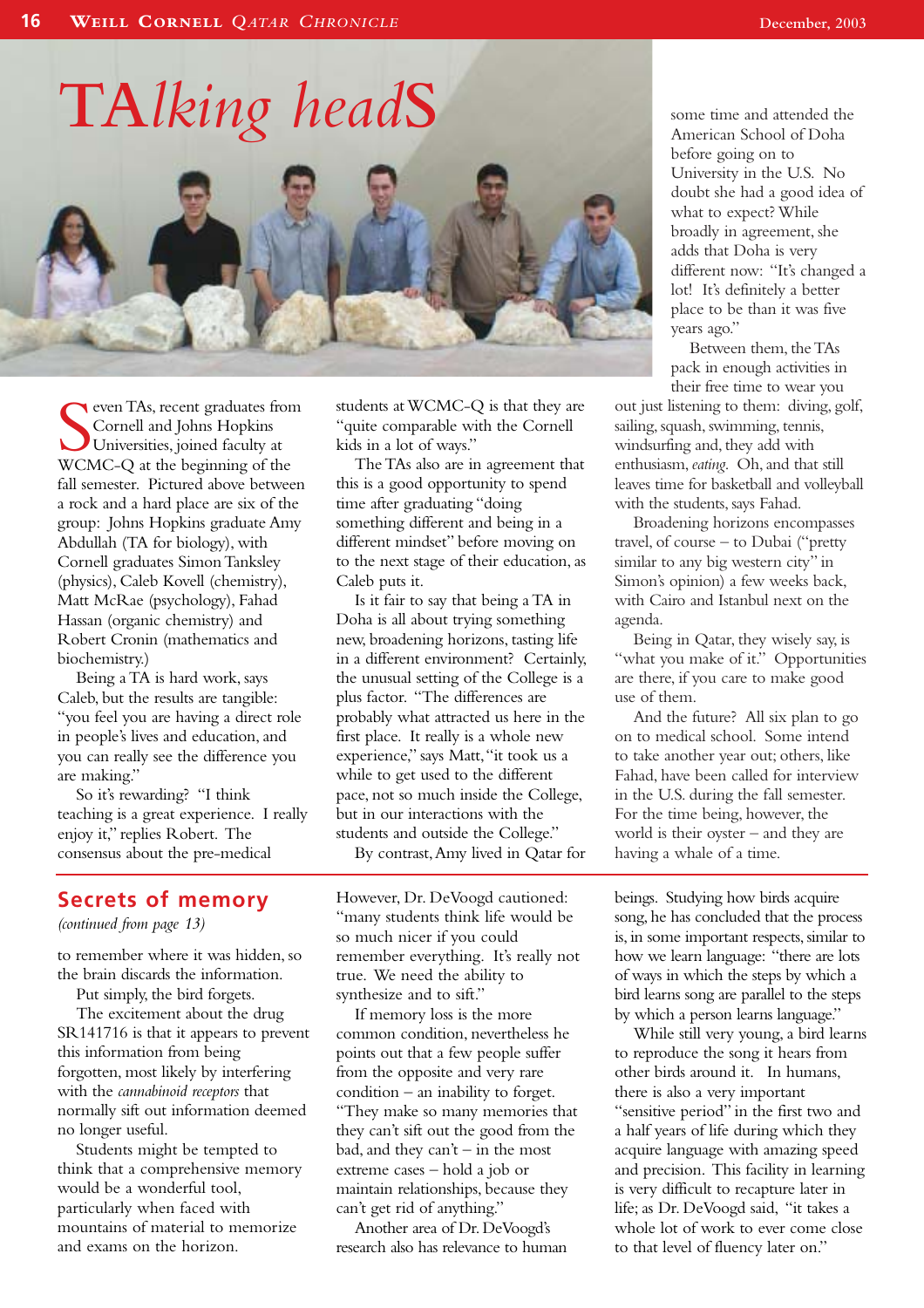## **Admissions Update: Recruitment of High Caliber Students a Top Priority**

Attracting high caliber students<br>to WCMC-Q is a top<br>College, and work proceeds apace to to WCMC-Q is a top **L** priority for the Medical find funding for scholarships for students coming to WCMC-Q from across the Middle East.

This was the message of Dr. Antonio M. Gotto Jr., Dean of Weill Cornell Medical College in New York during his visit to Doha in October.

In an interview after the opening ceremony, he said: "we are assigning a very high priority to the recruitment of students for the program. We need good, qualified students both from Qatar and the Gulf area, and from the region. We are committed to aggressively support a recruitment program as well as work with the

## **7,000 miles** *– in seconds*

*(continued from page 12)*

officer at WCMC-Q,Adam Momani: "we will always have sufficient bandwidth for us to deliver a successful distance learning program to our students."

One obvious difficulty in sharing educational activities between Cornell in Ithaca and WCMC-Q is the time difference. This can be 7 or 8 hours, depending on the season; so in winter, a 10:10 a.m.psychology lecture in Ithaca would be seen in Doha at 6:10 p.m., if it were broadcast live.For this reason, Dr.Maas's lectures are recorded and then sent electronically to Doha. Once they have been pulled from the server at WCMC-Q, they are checked and then installed in the lecture hall computer for delivery as part of the normal class schedule, three times a week.

By contrast, the interactive videoconferences must be organized at a time that is mutually convenient, so they are scheduled for early morning in Ithaca, which is equal to midafternoon in Doha. This way, Dr. Maas can enjoy his morning coffee while discussing the issues of the moment with students who have finished their lectures for the day at WCMC-Q.

With a friendly atmosphere, and not a little banter between the



*Dean Gotto: supports an active program to attract students to WCMC-Q*

Qatar Foundation for fund-raising, so that we have the amount of financial aid that students need."

professor and the students, these live discussions are definitely helpful, the students say. Michelle Al-Khulaifi comments on the interest shown by Dr. Maas in different cultures: "it's very good, because he shows he's interested in knowing the other side, and he's very open in his thinking."

Supporting delivery of the course at the Doha end is teaching assistant Matt

McRae '03, from Canada, a Cornell graduate in biology and society. He believes that, given the technological back up for the course, his role is not so different from that of any other TA:

"In terms of the amount of contact I have with my professor in Ithaca, it's very comparable with what the other

TAs do. I'm in contact every day either by e-mail or by telephone, so the distance is not such a big obstacle."

In addition, he usually talks to Dr. Maas for several minutes after each videoconference, so there is a regular opportunity to discuss any issues of concern.

Among the projected activities in this area of operation, Dr. Gotto envisaged a more active program of visiting high schools in Qatar and elsewhere in the region.

He also said there is now a commitment to fund scholarships for students from Lebanon and Syria from former patients in New York:

"We have a commitment from two patients, who are friends as well, who have agreed to support two scholarships a year for students from Lebanon, and one scholarship a year for a student from Syria."

He added that the Medical College would like to obtain more scholarships targeting potential students from a wider range of Middle Eastern countries.

Taking the course with this renowned expert on sleep, and sleep disorders, seems to have been a lifechanging experience for some of the students. Kunali explains: "we've cut down on coffee breaks. I've given up coffee and tea completely, and I sleep eight and a half hours a night. It has made a lot of difference in my academic performance, and it has built



*Walking tall: second year students learn about perception during a psychology 101 class brought to WCMC-Q from Ithaca by streaming video.*

my confidence."

Michelle is in agreement: "I'm very thankful for having this course. I'm more enlightened on practical issues." She quips that it will also influence her future medical practice: "one of my first questions to a patient will be 'do you sleep enough?'"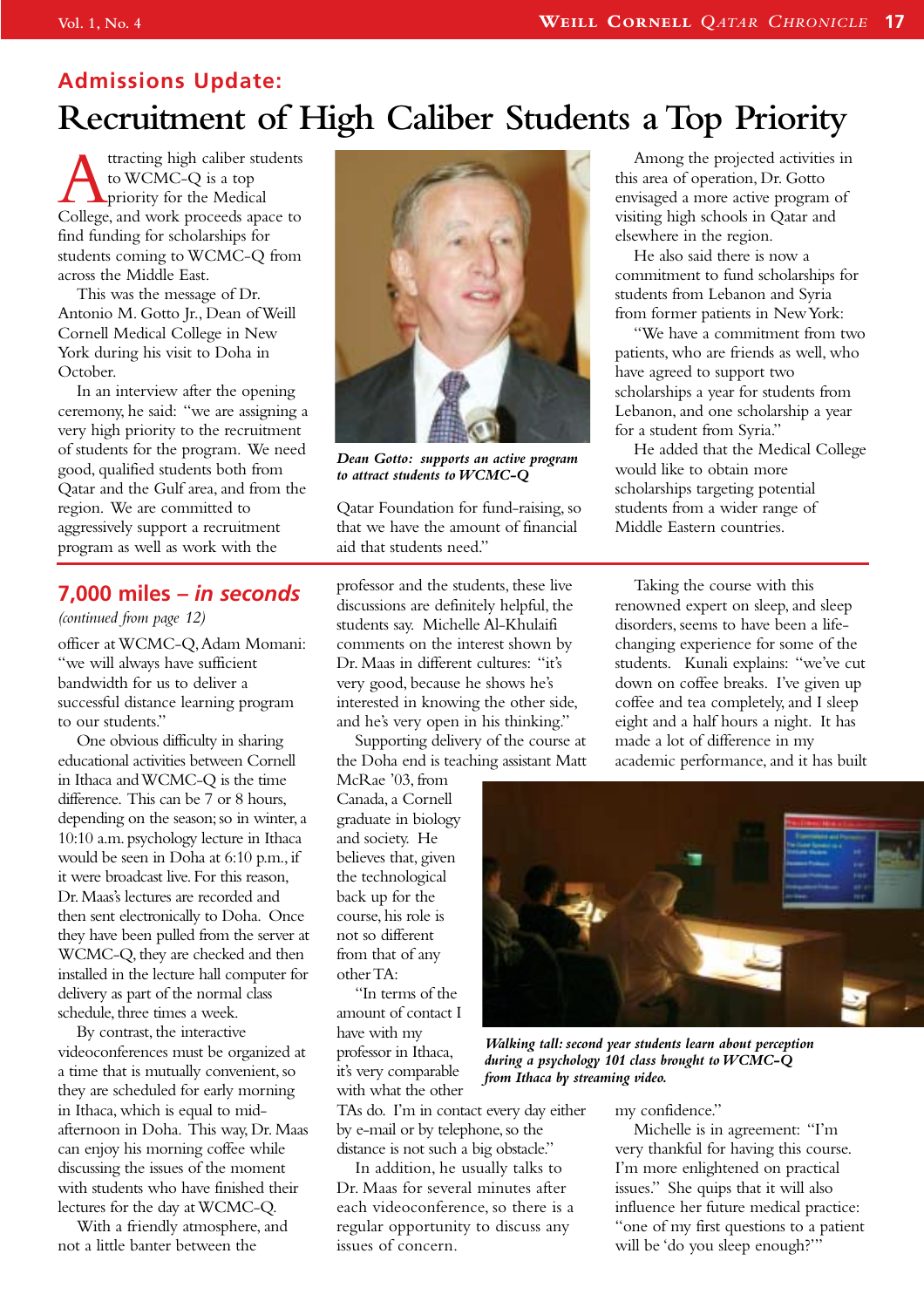## **WEB WATCH**

*Continuing our look at useful Websites, Paula Craig, coordinator for e-learning and continuing education, reviews the Web of Science, and reference librarian Jan Weaver looks at ArXiv:*

**ISI Web of Science**, from the Thomson Corporation, can be accessed via the e-library and consists of several user-friendly databases including *Science Citation Index Expanded, Index Chemicus and Current Chemical Reactions*, among others.

Cornell libraries offer *Science Citation Index Expanded*, an index to some 5,900 major journals covering over 150 scientific disciplines, including biology, chemistry, mathematics, medicine, neuroscience, physics, zoology and many others. The **unique** feature is the inclusion of cited (quoted) references from the authors of the journal articles they cover.This permits comprehensive searches, navigating back in the scientific literature to 1945. Among the advantages: finding related articles, research articles that have influenced an author's work, and/or hidden subject relationships. In addition to author, title, and source information, most abstracts are available since 1991.



## **http://www.arXiv.org**

ArXiv (pronounced like "archive") is a database containing preprints of full text research papers in physics and related fields from 1991 onwards. Originally published by Los Alamos National Laboratory, it is now owned and operated by Cornell University. It is a very useful resource for current awareness, as well as for searching retrospectively. Preprints are articles that have not yet been published; however ArXiv can include several versions of a paper from its initial submission right up to the final published version. Initial submissions often contain more detailed data than the final published papers.

## *INSIGHT:* **Making ConnectionsThrough theWeb**

**A** willingness to<br>go beyond the<br>covered in textbooks, go beyond the science that is and an informed approach to using the Internet, could lead students to a deeper understanding of topics that interest them, and to identify potential areas for research.

Speaking to second year students on the medical applications of physics, Dr. Robert

Thorne, professor of physics at Cornell University said: "everything's on the Web – just use your searching skills."

Dr.Thorne was in Doha for the October celebrations, and stayed on for a few days afterwards to work with faculty and students, and deliver a lecture in the Seminar Series.

We attended his talk, and then spoke to him afterwards for extra insight into the art of Web-searching.

He began his talk to the students by outlining a wide range of techniques in medicine where physics plays a significant role. Some, such as magnetic resonance imaging (MRI) and the use of lasers in surgery, are already well established. Others, such as artificial eye implants, are still at the development stage, he said.

Many of them are related to areas that are covered in the Physics 207 course, and using the Internet and elibrary to explore these areas may reveal a wide variety of interesting applications with relevance to the medical field.

"I really think that becoming good at technical Web searching is an incredibly important skill to learn," Dr.Thorne said.

But what advice did he have to help students navigate their way around without foundering on the rocks of scientific research that is beyond their grasp?

Dr.Thorne suggested that the best approach is to use a good search engine such as Google and key in a word or topic name to find basic



*Going beyond the textbooks: students are encouraged to use the Internet to research areas of interest.*

information. It is worth looking at sites of commercial companies that manufacture devices used in the techniques, since the application notes for the equipment can be very informative.

The Web pages of research groups working in the particular field may also be a useful resource. Dr.Thorne said that the Website for his own group is written for prospective graduate students, funding agencies, and others who do not have a specialist interest in the subject. "So we try to keep it basic, we minimize the jargon and we explain any jargon that we use"

From there, you can look through the group's publications list, making a note of any that could be relevant, and do a search for the published papers.

One excellent source of information is the Web of Science, which has "revolutionized scientific research," according to Dr.Thorne. By using this site, you can find publications by professors in the field that you are interested in, and then go one step further and find the papers that are cited in the articles.

It is also a valuable exercise to look at all the papers that have cited the first article since it was published, to see if any of them fits what you are looking for.

It is not necessary to read the whole paper each time: looking through the abstract is the most efficient way to get an idea of the relevance of each article, he added.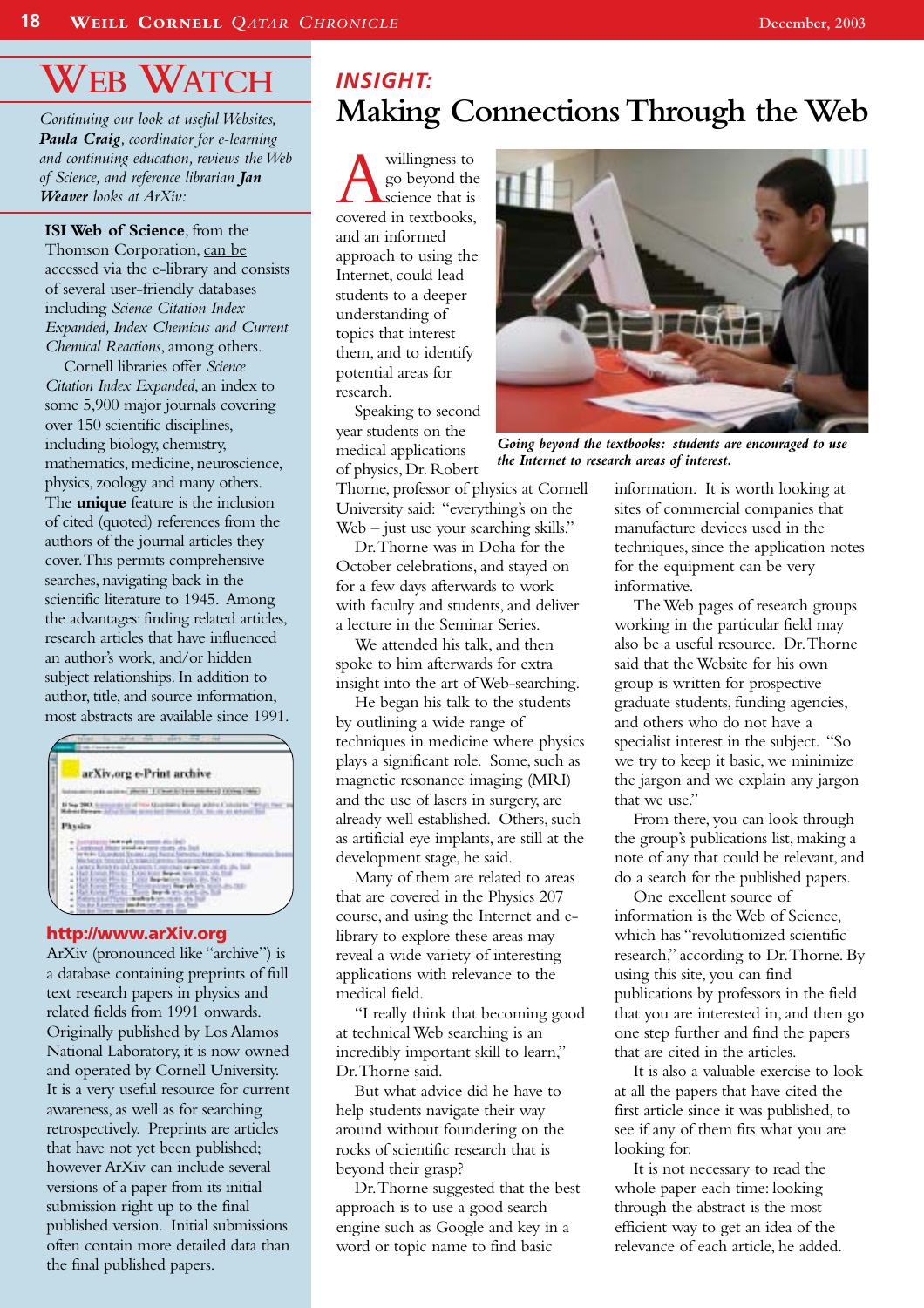# **Gala Ceremony Marks Launch of Education City**

Usually, when we celebrate the opening of a new project in Qatar, people tend to think that it is related to energy or industry. opening of a new project in Qatar, people tend to think Today, however, we are celebrating an event that surpasses in its significance any economic or industrial project, however large it might be." "

With these words at the official launch of Education City on October 13, His Highness Sheikh Hamad bin Khalifa Al-Thani, Emir of the State of Qatar, signaled the profound importance of this ambitious development for the leadership of Qatar.

The multi-institutional campus, of which WCMC-Q is part, is set to encompass a wide range of programs from pre-school education through higher education to research and development in a forthcoming Science and Technology Park.

The main thrusts of the huge 1,700-acre (7 million square meter) development will be in the triple fields of education, research and technology. In her presentation at the launch, Her Highness Sheikha Mozah bint Nasser Al-Missned, wife of the Emir and chairperson of the Qatar Foundation, noted that Arab countries spend only 0.2% of their gross domestic product on research and development, against 2.5% for the U.S. and 2.3% for Japan.

"Qatar will take a leading role in

## **Queen Sofia Visits WCMC-Q**

WCMC-Q students were amazed and delighted when Queen Sofia of Spain took time during a visit to WCMC-Q to talk to them, and even to give them her autograph!

The Queen, who was the guest of H.H. Sheikha Mozah, visited WCMC-Q as part of a tour to familiarize herself with the Education City development.

They were accompanied during the visit to the Medical College by Dean Alonso. Dr. Fathy Saoud, adviser for higher education at Qatar Foundation, gave a presentation on the work of the Foundation; this was followed by a second presentation on the future plans for Education City by John Georgopoulos, principal with KEO International Consultants, the company managing construction work at the site.



*Guests at the launch of Education City gather on the steps of WCMC-Q.*

transforming this picture by dedicating a competitive and significant portion of its gross domestic product to research and development," she stated.

Among the speakers and guests who gathered for the event, which took place at the WCMC-Q building, were leaders of Cornell University and its Weill Cornell Medical Colleges in New York and Qatar; the leadership of the Qatar Foundation, including Nobel prize-winner Professor Ahmed Zwail, Ph.D., and Vartan Gregorian, Ph.D.; and leaders of Texas A&M University and RAND. Branches of both these institutions were also officially launched during the threeday celebrations in October.

Speaking during the ceremony,

## **"Earth from Above"**

Lehman extended congratulations on the launch of Education City and noted: "it bears witness to the wisdom of Qatari leaders in recognizing that superbly educated young people are a source of national and international strength." In an editorial the following day,

Cornell University President, Jeffrey S.

the English language daily *Gulf Times* reflected on the significance of the project, founded some eight years ago:

"This unique project, establishing a partnership between the State of Qatar and numerous prestigious universities, meets a sorely felt need in this region which has not had sufficient time in the post-colonial era to establish world-class educational institutions of its own."

*Web Developer Zahara Velji reviews a stunning exhibition of photographs brought to Doha by the Qatar Foundation*

After inspiring more then 30 million visitors worldwide, the acclaimed Earth From Above exhibit by renowned photojournalist Yann Arthus-Bertrand landed on Doha's Corniche (October 5, 2003 to December 5, 2003). This stunning collection of aerial photographs, assembled to mark the new millennium, is a selected sample from more than 10,000 still images shot from altitudes ranging from 30 to 3,000 metres above the ground. It is the culmination of more than 10 years of research by the photographer, during which he had more than 3,000 hours of flight time aboard a helicopter on a journalistic mission that took him to 85 countries on five continents.

The exhibition is an astonishing photographic record of the state of the planet, featuring exceptionally rich and colorful images that reveal a vast array of natural habitats, earthly treasures - and man's impact on the earth's surface. The aerial photography adds a new dimension to our awareness of the planet's evolutionary journey.

For more information, please visit the photographer's Website at http://www.yannarthusbertrand.com/